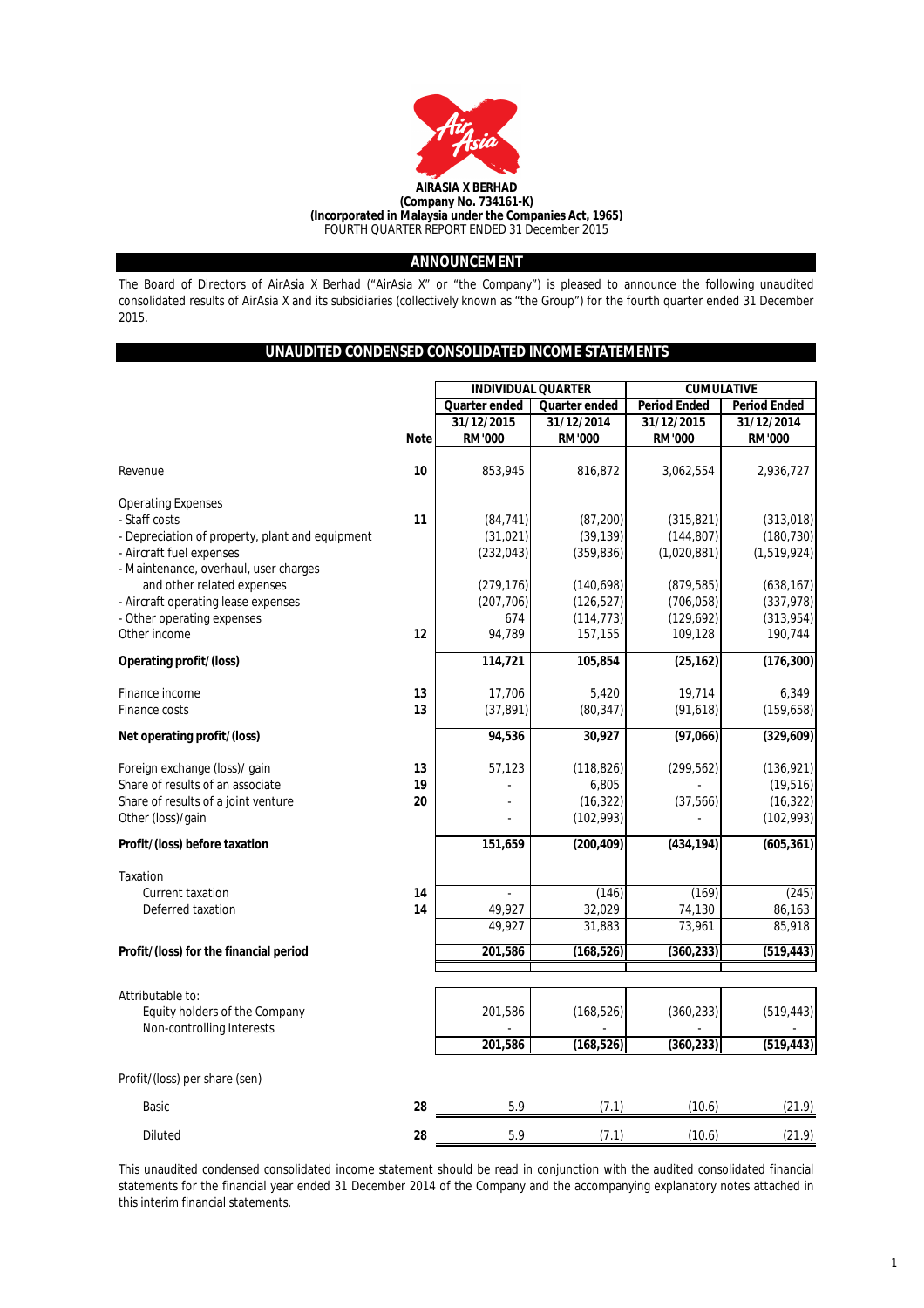

## **UNAUDITED CONDENSED CONSOLIDATED STATEMENTS OF COMPREHENSIVE INCOME**

|                                                  |             | <b>INDIVIDUAL QUARTER</b> |               | <b>CUMULATIVE</b>   |                     |  |
|--------------------------------------------------|-------------|---------------------------|---------------|---------------------|---------------------|--|
|                                                  |             | Quarter ended             | Quarter ended | <b>Period Ended</b> | <b>Period Ended</b> |  |
|                                                  |             | 31/12/2015                | 31/12/2014    | 31/12/2015          | 31/12/2014          |  |
|                                                  | <b>Note</b> | <b>RM'000</b>             | <b>RM'000</b> | <b>RM'000</b>       | <b>RM'000</b>       |  |
| Profit/(loss) for the financial period           |             | 201,586                   | (168, 526)    | (360, 233)          | (519, 443)          |  |
| Other comprehensive (loss)/income                |             |                           |               |                     |                     |  |
| Cash flow hedges                                 |             | (83, 767)                 | 6,478         | (114, 108)          | (14, 049)           |  |
| Foreign currency translation differences         |             | 44                        | 75            | 231                 | (26)                |  |
| Total comprehensive income/(loss)                |             |                           |               |                     |                     |  |
| for the financial period                         |             | 117,863                   | (161, 973)    | (474, 110)          | (533, 518)          |  |
|                                                  |             |                           |               |                     |                     |  |
| Total comprehensive income/(losses) attributable |             |                           |               |                     |                     |  |
| To equity holder of the company                  |             | 117,863                   | (161, 973)    | (474, 110)          | (533, 518)          |  |
| Non-controlling interest                         |             |                           |               |                     |                     |  |
| Total comprehensive income/(loss)                |             |                           |               |                     |                     |  |
| for the financial period                         |             | 117,863                   | (161, 973)    | (474, 110)          | (533, 518)          |  |
|                                                  |             |                           |               |                     |                     |  |

This unaudited condensed consolidated income statement should be read in conjunction with the audited consolidated financial statements for the financial year ended 31 December 2014 of the Company and the accompanying explanatory notes attached in this interim financial statements.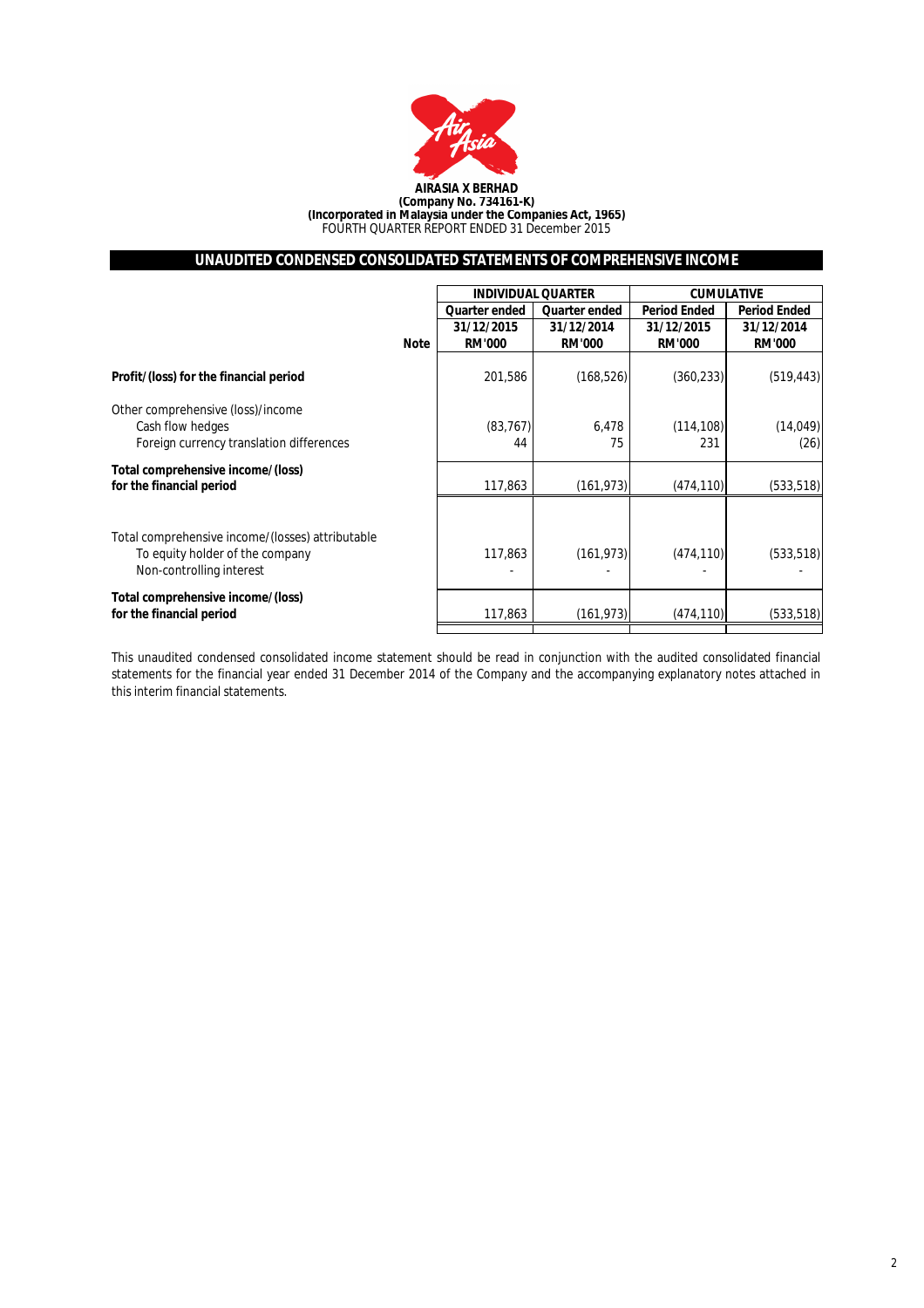

## **UNAUDITED CONDENSED CONSOLIDATED STATEMENT OF FINANCIAL POSITION**

|                                        | <b>Unaudited</b> | <b>Audited</b> |
|----------------------------------------|------------------|----------------|
|                                        | As At            | As At          |
|                                        | 31/12/2015       | 31/12/2014     |
| Note                                   | <b>RM'000</b>    | <b>RM'000</b>  |
| <b>NON-CURRENT ASSETS</b>              |                  |                |
| Property, plant and equipment<br>16    | 1,677,613        | 1,934,588      |
| Deferred tax asset<br>14               | 519,923          | 445,793        |
| Deposits on aircraft purchases<br>17   | 243,601          | 469,526        |
| Other deposits and prepayments<br>18   | 795,211          | 474,387        |
| 19<br>Investment in an associate       |                  |                |
| 20<br>Investment in a joint venture    |                  | 37,566         |
|                                        | 3,236,348        | 3,361,860      |
| <b>CURRENT ASSETS</b>                  |                  |                |
| Inventories                            | 3,985            | 1,362          |
| 21<br>Receivables and prepayments      | 217,893          | 180,927        |
| Amount due from related parties        | 28,897           | 38,769         |
| Amount due from an associate           | 26,150           | 5,314          |
| Amount due from a joint venture        | 56,776           | 19,499         |
| 23<br>Deposits, cash and bank balances | 313,020          | 127,198        |
| Tax recoverable                        | 712              | 1,065          |
| 22<br>Non-current assets held for sale | 105,116          |                |
|                                        | 752,549          | 374,134        |
|                                        |                  |                |
| <b>CURRENT LIABILITIES</b>             |                  |                |
| Derivative financial instruments<br>26 | 115,215          | 102,993        |
| 24<br>Trade and other payables         | 664,060          | 586,251        |
| Amounts due to related parties         | 45,978           | 23,173         |
| Amounts due to an associate            |                  | 196            |
| Sales in advance                       | 778,035          | 590,978        |
| 25<br><b>Borrowings</b>                | 319,477          | 513,245        |
|                                        | 1,922,765        | 1,816,836      |
|                                        |                  |                |
| <b>Net Current Liabilities</b>         | (1, 170, 216)    | (1,442,702)    |
|                                        |                  |                |
| <b>NON-CURRENT LIABILITIES</b>         |                  |                |
| 25<br><b>Borrowings</b>                | 1,109,610        | 1,066,100      |
| Other payables                         | 335,332          | 149,428        |
|                                        | 1,444,942        | 1,215,528      |
|                                        |                  |                |
|                                        | 621,190          | 703,630        |
|                                        |                  |                |
| <b>CAPITAL AND RESERVES</b>            |                  |                |
| Share capital<br>27                    | 622,222          | 355,556        |
| Share premium                          | 911,821          | 849,598        |
| Warrant reserve                        | 62,222           |                |
| Other reserves                         | (105, 556)       | 7,993          |
| <b>Accumulated losses</b>              | (869, 646)       | (509, 413)     |
| Currency translation reserve           | 127              | (104)          |
| Shareholders' equity                   | 621,190          | 703,630        |
|                                        |                  |                |

This unaudited condensed consolidated statement of financial position should be read in conjunction with the audited consolidated financial statements for the financial year ended 31 December 2014 of the Company and the accompanying explanatory notes attached in this interim financial statements.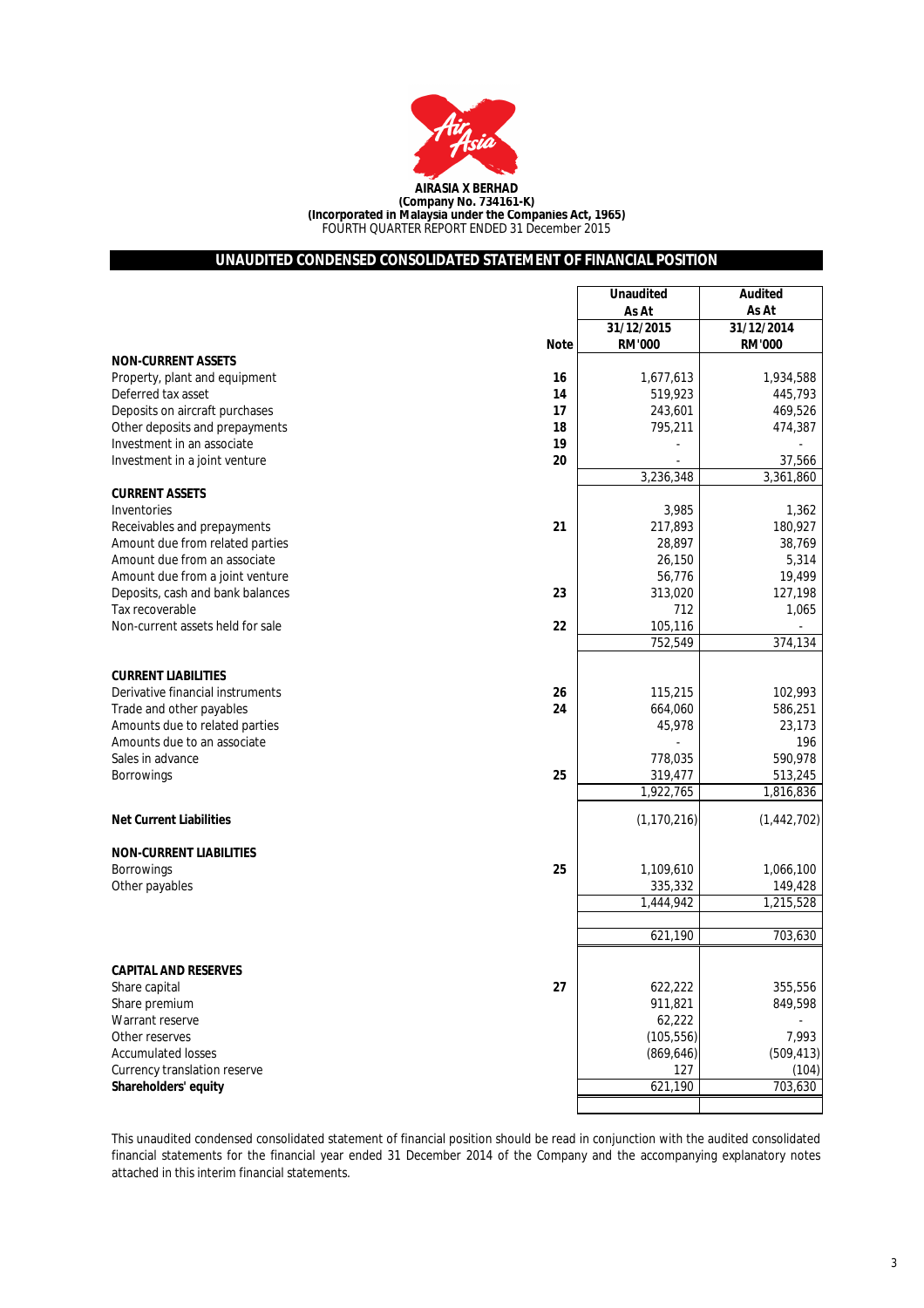

## **UNAUDITED CONDENSED CONSOLIDATED STATEMENT OF CASH FLOWS**

|                                                                                          | <b>Period Ended</b>    | <b>Period Ended</b>    |
|------------------------------------------------------------------------------------------|------------------------|------------------------|
|                                                                                          | 31/12/2015             | 31/12/2014             |
| <b>Note</b>                                                                              | <b>RM'000</b>          | <b>RM'000</b>          |
| <b>CASH FLOWS FROM OPERATING ACTIVITIES</b>                                              |                        |                        |
| Loss before tax                                                                          | (434, 194)             | (605, 361)             |
| Adjustments:<br>Property, plant and equipment                                            |                        |                        |
| - Depreciation<br>- Gain on disposal                                                     | 144,807<br>(9,261)     | 141,591<br>(23, 072)   |
| Interest expense                                                                         | 91,618                 | 79,311                 |
| Interest income                                                                          | (19, 714)              | (929)                  |
| Fair value (gain)/ loss on derivative financial instruments<br>Share option expense      | (101, 886)<br>559      | 30,277<br>993          |
| Share of results of an associate                                                         |                        | 26,322                 |
| Share of results of a joint venture                                                      | 37,566                 |                        |
| Net unrealised foreign exchange losses                                                   | 219,826                | 34,056                 |
|                                                                                          | (70, 679)              | (316, 812)             |
| Changes in working capital:                                                              |                        |                        |
| Inventories                                                                              | (2,623)                | (3,632)                |
| Receivables, prepayments and other deposits<br>Related parties balances                  | (47, 364)              | (58, 854)<br>41,400    |
| Trade and other payables                                                                 | (26, 723)<br>(59, 047) | 337,274                |
| Sales in advance                                                                         | 280,179                | 90,116                 |
| Cash (used in)/ from operations                                                          | 73,743                 | 89,492                 |
| Interest paid                                                                            | (89, 026)              | (77, 530)              |
| Interest received                                                                        | 19,610                 | 701                    |
| Tax recovered/(paid)                                                                     | 184                    | (627)                  |
| Net cash from operating activities                                                       | 4,511                  | 12,036                 |
| <b>CASH FLOWS FROM INVESTING ACTIVITIES</b>                                              |                        |                        |
| Property, plant and equipment                                                            |                        |                        |
| - Additions                                                                              | (40, 018)              | (427, 528)             |
| - Proceeds from disposal                                                                 | 294,109                | 23,072                 |
| Deposits placed on aircraft purchases                                                    | (7, 825)               | 120,634                |
| Investment in a joint venture<br>Net cash generated from/ (used in) investing activities | 246,266                | (53,888)<br>(337, 710) |
| <b>CASH FLOWS FROM FINANCING ACTIVITIES</b>                                              |                        |                        |
| Proceeds from rights issue with warrants                                                 | 391,111                |                        |
| Proceeds from borrowings                                                                 | 422,900                | 429,604                |
| Repayments of borrowings                                                                 | (886, 048)             | (441, 079)             |
| Release/ (Placement) of restricted cash                                                  | (6, 181)               | (9,618)                |
| Net cash used in financing activities                                                    | (78, 218)              | (21, 093)              |
| NET INCREASE/ (DECREASE) FOR THE FINANCIAL PERIOD                                        | 172,559                | (346, 767)             |
| <b>CURRENCY TRANSLATION DIFFERENCES</b>                                                  | 7,082                  | (1, 371)               |
| CASH AND CASH EQUIVALENTS AT BEGINNING OF THE FINANCIAL PERIOD                           | 74,937                 | 212,088                |
| CASH AND CASH EQUIVALENTS AT END OF THE FINANCIAL PERIOD<br>23                           | 254,578                | (136,050)              |

This unaudited condensed consolidated statement of cash flow should be read in conjunction with the audited consolidated financial statements for the financial year ended 31 December 2014 of the Company and the accompanying explanatory notes attached in this interim financial statements.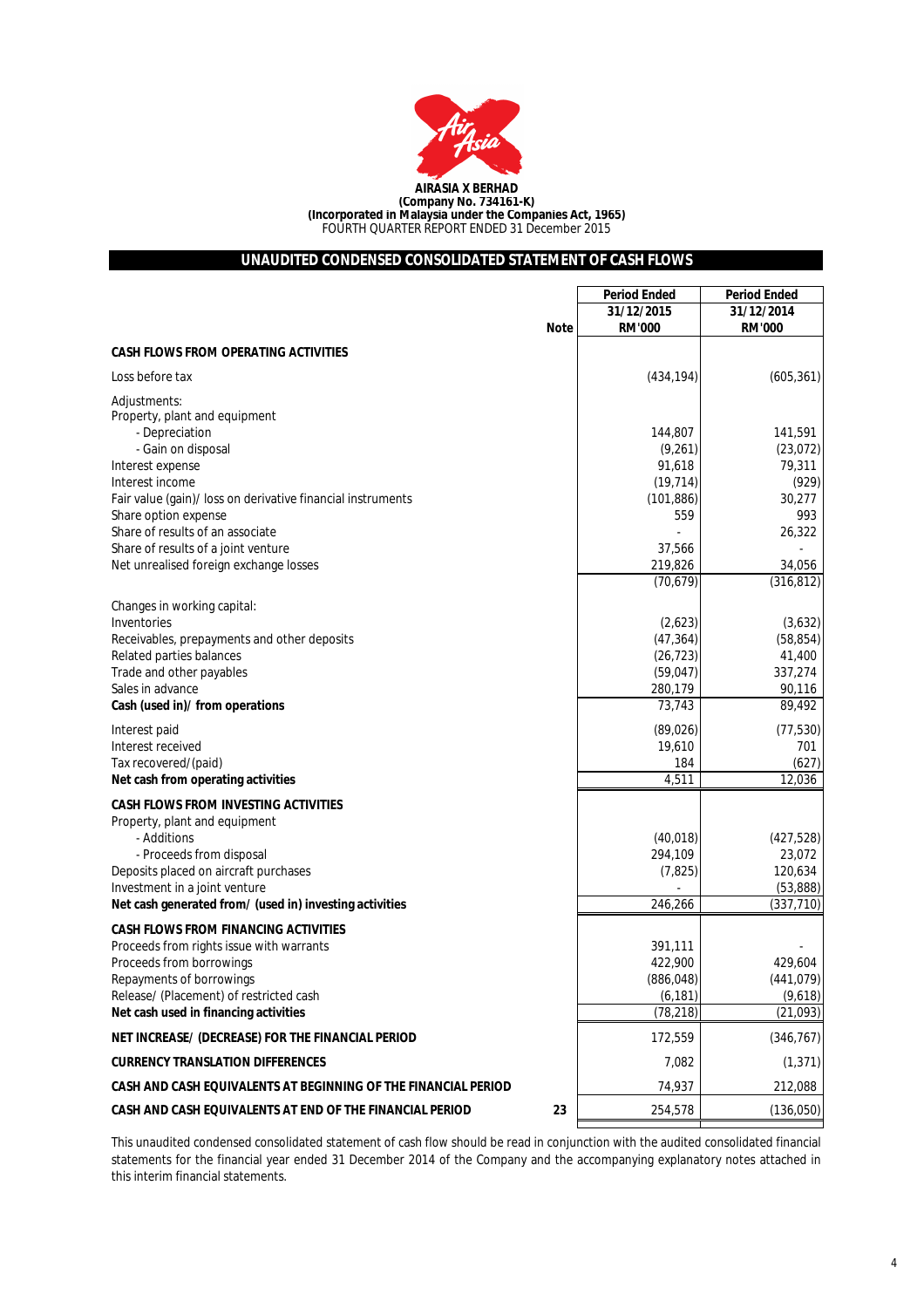

## **UNAUDITED CONDENSED CONSOLIDATED STATEMENT OF CHANGES IN EQUITY**

|                                                                         |                                                      | Issued and fully paid<br>ordinary shares<br>of RM0.15 each |                                          |                                             |                                                               |                          |                                                            |                                               |                               |                                                  |                                                |
|-------------------------------------------------------------------------|------------------------------------------------------|------------------------------------------------------------|------------------------------------------|---------------------------------------------|---------------------------------------------------------------|--------------------------|------------------------------------------------------------|-----------------------------------------------|-------------------------------|--------------------------------------------------|------------------------------------------------|
|                                                                         | <b>Number</b><br>of shares<br>'000                   | <b>Nominal</b><br>Value<br><b>RM'000</b>                   | <b>Share</b><br>Premium<br><b>RM'000</b> | Warrant<br><b>Reservel</b><br><b>RM'000</b> | <b>Cash Flow</b><br><b>Hedge</b><br>Reservel<br><b>RM'000</b> | Other<br>Reserve         | Currency<br><b>Translation</b><br>Reserve<br><b>RM'000</b> | Accumulated<br><b>Losses</b><br><b>RM'000</b> | <b>Total</b><br><b>RM'000</b> | Non-<br>controlling<br>interest<br><b>RM'000</b> | <b>Total</b><br><b>Equity</b><br><b>RM'000</b> |
| At 1 January 2015                                                       | 2,370,370                                            | 355,556                                                    | 849,598                                  |                                             | 6,478                                                         | 1,515                    | (104)                                                      | (509, 413)                                    | 703,630                       |                                                  | 703,630                                        |
| Net loss for the financial period<br>Other comprehensive (loss)/ income | $\overline{\phantom{a}}$<br>$\overline{\phantom{a}}$ | $\overline{\phantom{a}}$                                   |                                          | $\sim$<br>$\overline{\phantom{a}}$          | (114, 108)                                                    | $\overline{\phantom{a}}$ | $\sim$<br>231                                              | (360, 233)                                    | (360, 233)<br>(113, 877)      | $\overline{\phantom{a}}$                         | (360, 233)<br>(113, 877)                       |
| Total comprehensive (loss)/ income                                      | $\overline{\phantom{a}}$                             | $\overline{\phantom{a}}$                                   | $\overline{\phantom{a}}$                 | $\sim$                                      | (114, 108)                                                    | $\overline{\phantom{a}}$ | 231                                                        | (360, 233)                                    | (474, 110)                    | $\overline{\phantom{a}}$                         | (474, 110)                                     |
| Rights issue with warrants                                              | 1,777,778                                            | 266,666                                                    | 62,223                                   | 62,222                                      |                                                               | $\overline{\phantom{a}}$ |                                                            |                                               | 391,111                       |                                                  | 391,111                                        |
| Employee Share Option Scheme ('ESOS')                                   |                                                      | $\overline{\phantom{a}}$                                   |                                          |                                             |                                                               | 559                      |                                                            |                                               | 559                           |                                                  | 559                                            |
| At 31 December 2015                                                     | 4,148,148                                            | 622,222                                                    | 911,821                                  | 62,222                                      | (107, 630)                                                    | 2,074                    | 127                                                        | (869, 646)                                    | 621,190                       | $\sim$                                           | 621,190                                        |
| At 1 January 2014                                                       | 2,370,370                                            | 355,556                                                    | 849,598                                  |                                             | 20,527                                                        | 522                      | (78)                                                       | 10,030                                        | 1,236,155                     |                                                  | 1,236,155                                      |
| Net loss for the financial period                                       | $\overline{\phantom{a}}$                             | $\blacksquare$                                             | $\overline{\phantom{a}}$                 | $\overline{\phantom{a}}$                    |                                                               | $\blacksquare$           | $\overline{\phantom{a}}$                                   | (519, 443)                                    | (519, 443)                    | $\overline{\phantom{0}}$                         | (519, 443)                                     |
| Other comprehensive (loss)/ income                                      | $\overline{\phantom{a}}$                             | $\overline{\phantom{a}}$                                   |                                          | $\overline{\phantom{a}}$                    | (14, 049)                                                     | $\overline{\phantom{a}}$ | (26)                                                       |                                               | (14, 075)                     | $\overline{\phantom{0}}$                         | (14, 075)                                      |
| Total comprehensive (loss)/ income                                      | $\overline{\phantom{a}}$                             |                                                            |                                          |                                             | (14,049)                                                      |                          | (26)                                                       | (519, 443)                                    | (533, 518)                    | -                                                | (533, 518)                                     |
| Employee Share Option Scheme ('ESOS)                                    |                                                      | $\overline{\phantom{a}}$                                   |                                          |                                             |                                                               | 993                      |                                                            |                                               | 993                           |                                                  | 993                                            |
| At 31 December 2014                                                     | 2,370,370                                            | 355,556                                                    | 849,598                                  | $\sim$                                      | 6,478                                                         | 1,515                    | (104)                                                      | (509, 413)                                    | 703,630                       | $\sim$                                           | 703,630                                        |
|                                                                         |                                                      |                                                            |                                          |                                             |                                                               |                          |                                                            |                                               |                               |                                                  |                                                |

This unaudited condensed consolidated statement of changes in equity should be read in conjunction with the audited consolidated financial statements for the financial year ended 31 December 2014 of the Company and the accompanying explanatory notes attached in this interim financial statements.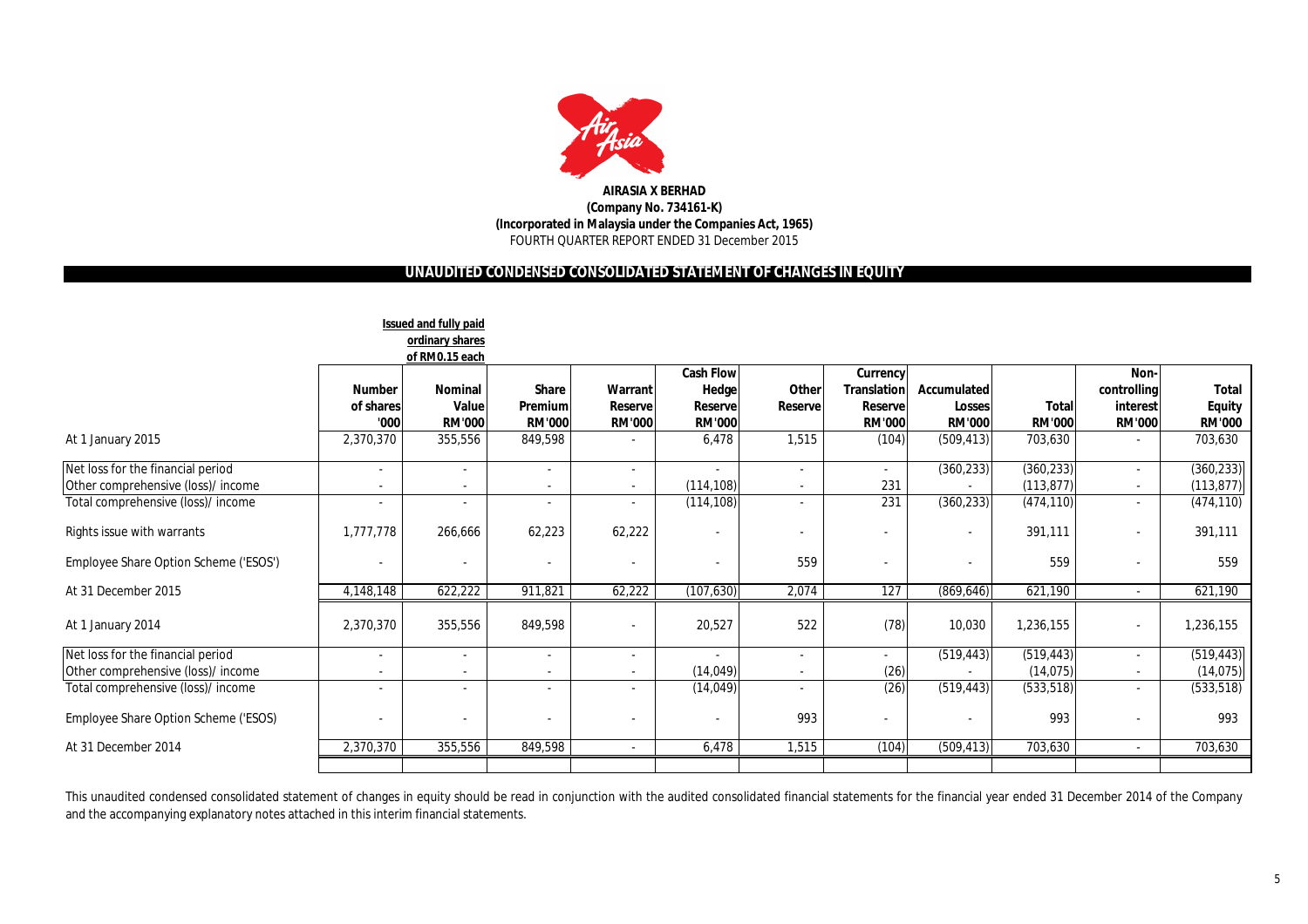

## **KEY OPERATING STATISTICS - 31 December 2015**

**Performance indicator for current quarter against the same quarter last year**

| <b>Quarter Ended: 31 December</b>    | <b>Oct - Dec 2015</b> | <b>Oct - Dec 2014</b> | <b>Changes Y-O-Y</b> |
|--------------------------------------|-----------------------|-----------------------|----------------------|
| Seat capacity                        | 1,193,959             | 1,333,072             | $-10%$               |
| Passengers carried                   | 985,739               | 1,086,800             | -9%                  |
| Load factor                          | 83%                   | 81%                   | 2%                   |
| <b>RPK</b> (millions)                | 4,896                 | 5,312                 | $-8%$                |
| ASK (millions)                       | 5,905                 | 6,523                 | $-9%$                |
| Average passenger fare (RM)          | 563                   | 461                   | 22%                  |
| Ancillary revenue per passenger (RM) | 139                   | 146                   | -5%                  |
| Revenue per ASK (sen)                | 14.49                 | 12.54                 | 15%                  |
| Revenue per ASK (US¢)                | 3.38                  | 3.72                  | $-9%$                |
| Cost per ASK (sen)                   | 14.12                 | 13.31                 | 6%                   |
| Cost per ASK (US¢)                   | 3.29                  | 3.95                  | $-17%$               |
| Cost per ASK (sen) - excluding fuel  | 10.19                 | 7.79                  | 31%                  |
| Cost per ASK (US¢) - excluding fuel  | 2.38                  | 2.31                  | 3%                   |
| Aircraft (end of period)             | 27                    | 26                    | 4%                   |
| Average sector length (km)           | 4,941                 | 4,894                 | 1%                   |
| Sectors flown                        | 3,167                 | 3,536                 | $-10%$               |
| <b>Fuel consumed (Barrels)</b>       | 866,453               | 922,629               | $-6%$                |
| Average fuel price (USD/ Barrel)     | 62                    | 116                   | $-46%$               |

## *Exchange Rate : RM/USD - 4.2858 for 4Q15 and 3.3686 for 4Q14*

## **Definitions and calculation methodology**

| RPK (Revenue Passenger Kilometres) | Number of passengers carried multiplied by distance flown              |
|------------------------------------|------------------------------------------------------------------------|
| ASK (Available Seat Kilometres)    | Total available seats multiplied by the distance flown                 |
| Revenue per ASK                    | Total revenue divided by ASK                                           |
| Cost per ASK                       | Total expenses before interest and tax divided by ASK                  |
| Cost per ASK - excluding fuel      | Costs, as defined above, less fuel expenses, divided by ASK            |
| Average passenger fare             | Total schedule flight revenue, divided by number of passengers carried |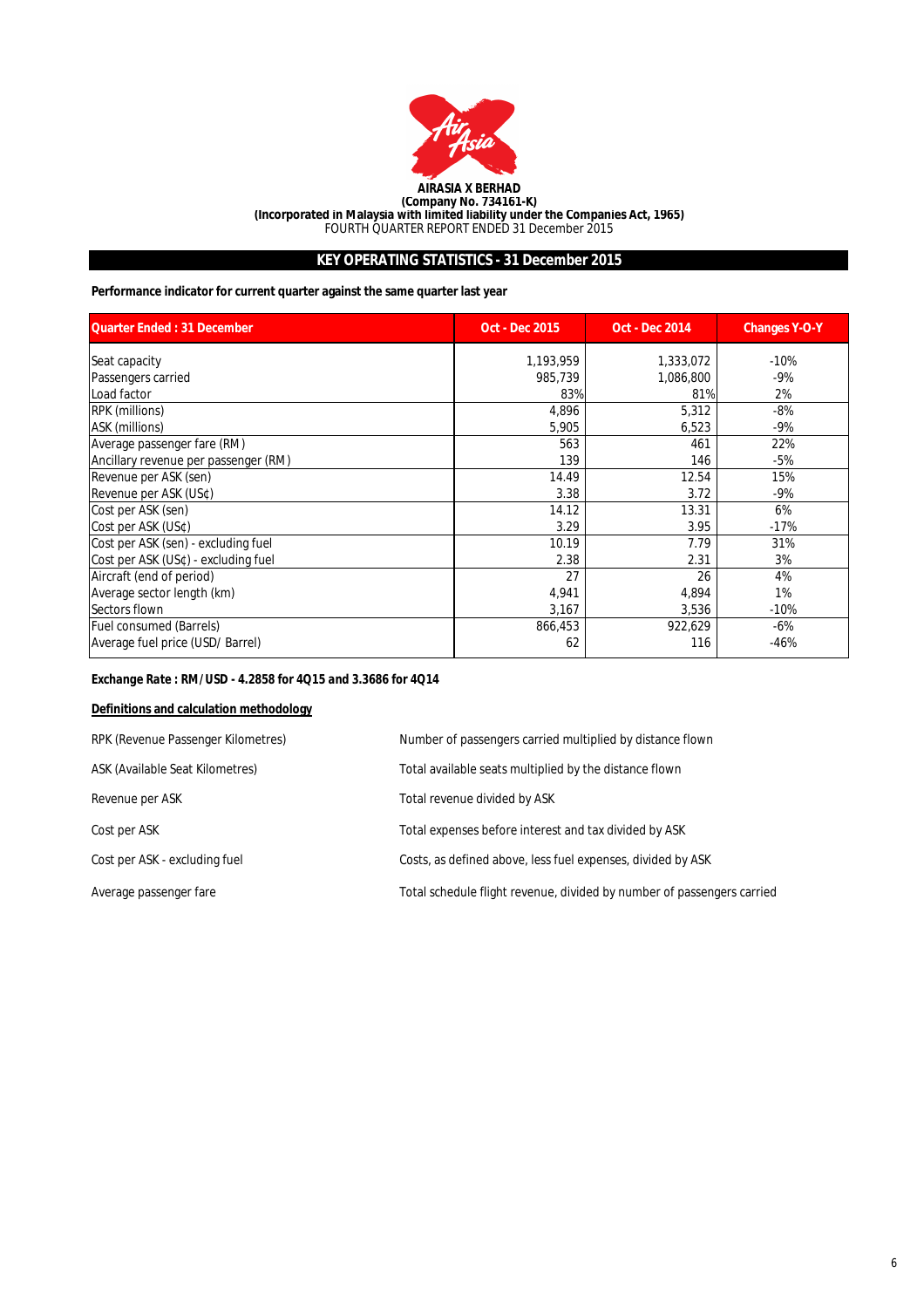

#### **1. Basis of preparation**

The interim financial report is unaudited and has been prepared in accordance with Malaysian Financial Reporting Standard ("MFRS") 134 "Interim Financial Reporting" and paragraph 9.22 and Appendix 9B of the Bursa Malaysia Securities Berhad ("Bursa Malaysia") Listing Requirements.

The interim financial statements should be read in conjunction with the audited consolidated financial statements of the Company for the financial year ended 31 December 2014.

#### **2. Summary of significant accounting policies**

The accounting policies and methods of computation adopted for the interim financial statements are consistent with those adopted for the audited consolidated financial statements of the Group for the financial year ended 31 December 2014.

Details of standards, amendments to published standards and interpretations to existing standards that are applicable to the Group with effect from 1 January 2015 or later are provided in part B general information and summary of significant accounting policies in the audited financial statements of the Group for the financial year ended 31 December 2014. The adoption of the standards applicable to the Group that came into effect on 1 January 2015 did not have any significant impact on the Group upon initial application. The Group did not early adopt any new standards, amendments to published standards and interpretation to existing standards.

#### **3. Auditors' report on preceding annual financial statements**

The auditors have expressed an unqualified opinion on the audited consolidated financial statements of the Company for the financial year ended 31 December 2014.

#### **4. Seasonality of operations**

AirAsia X is primarily involved in the provision of air transportation services and is therefore subject to seasonal demand for air travel. As a significant portion of its passengers travel for leisure, the Company generally records higher revenue during holiday months, particularly from November to February. Accordingly, the revenues and cash flows are generally higher from November to February, and generally lower from March to June due to decreased travel during these months.

#### **5. Unusual items due to their nature, size or incidence**

There were no unusual items affecting assets, liabilities, equity, net income or cash flows during the current quarter and financial period.

### **6. Changes in estimates**

There were no changes in estimates that have had material effects on the current quarter and financial period results.

#### **7. Capital and reserves**

The Company was listed on the Main Market of Bursa Malaysia on 10 July 2013 and has successfully issued 593 million new ordinary shares of RM 0.15 each at RM1.25 per share for capital expenditure, repayment of bank borrowings, general working capital and listing expenses purposes. Upon completion, the issued and fully paid ordinary shares of the Company is amounted to 2,370 million ordinary shares of RM0.15 each and share premium of RM651.9 million has been included in the share premium account.

On 11 June 2015, the Company completed a renounceable rights issue of new ordinary shares ("Rights Shares") of RM0.15 each in AAX ("AAX Shares") together with free detachable warrants ("Warrants"). Following the completion of the Rights Share exercise, the issued and fully paid ordinary shares of the Company consists of 4,148 million ordinary shares of RM0.15 each with a share premium of RM62.2 million and warrant reserve of RM62.2 million.

The new issuance of issued and fully paid up share capital is as disclosed in note 27.

#### **8. Dividend paid**

No dividends were declared or approved in the quarter ended 31 December 2015.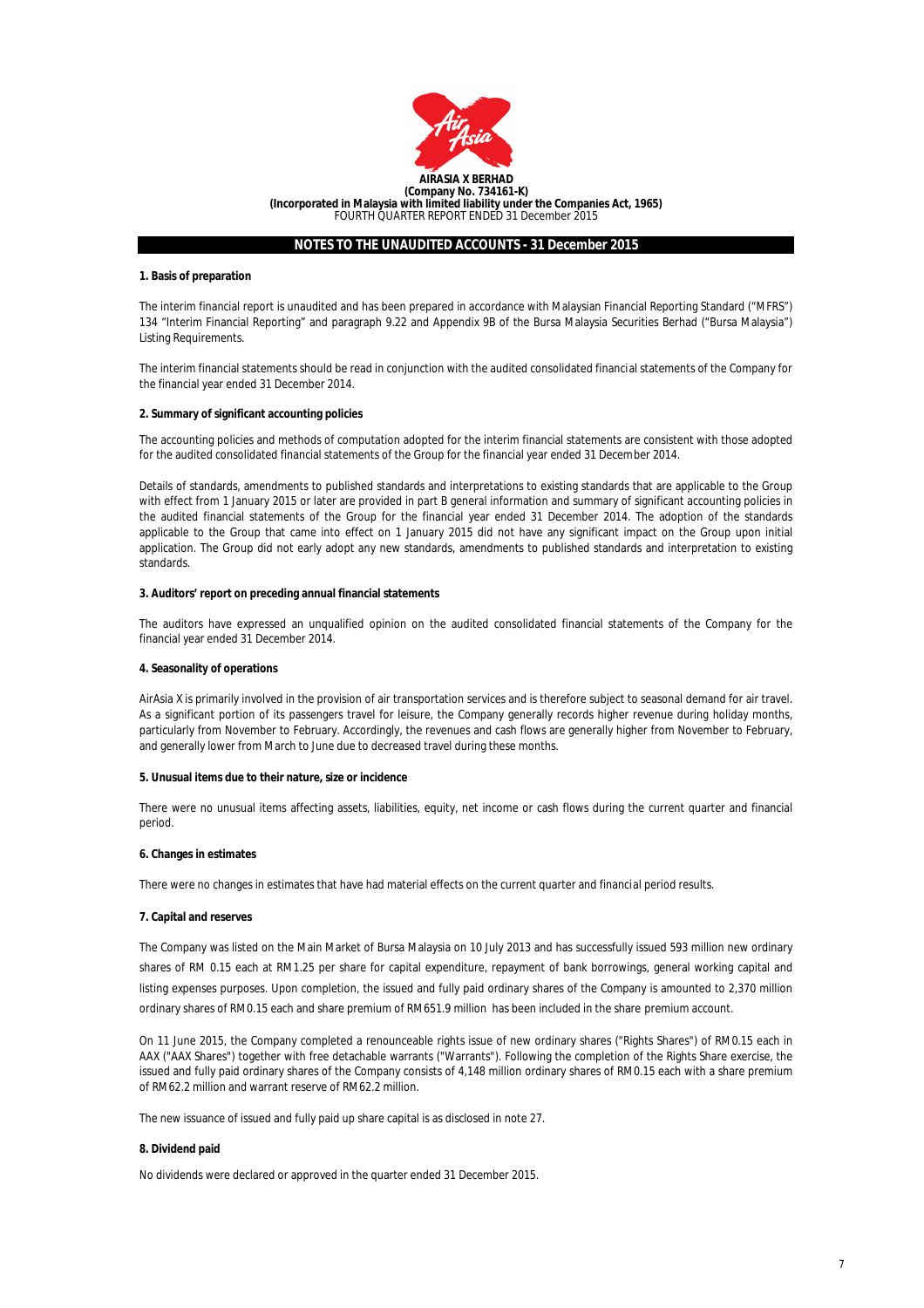

## **9. Segment reporting**

The reportable operating segments of the Group have been identified as North Asia, Australia and others.

|                             |                                                     | <b>INDIVIDUAL QUARTER</b>                           |                                                    | <b>CUMULATIVE</b>                                  |  |
|-----------------------------|-----------------------------------------------------|-----------------------------------------------------|----------------------------------------------------|----------------------------------------------------|--|
|                             | <b>Quarter ended</b><br>31/12/2015<br><b>RM'000</b> | <b>Quarter ended</b><br>31/12/2014<br><b>RM'000</b> | <b>Period Ended</b><br>31/12/2015<br><b>RM'000</b> | <b>Period Ended</b><br>31/12/2014<br><b>RM'000</b> |  |
| Revenue                     |                                                     |                                                     |                                                    |                                                    |  |
| North Asia                  | 436,407                                             | 386,551                                             | 1,469,697                                          | 1,409,892                                          |  |
| Australia                   | 291,753                                             | 280,125                                             | 927,454                                            | 1,048,656                                          |  |
| <b>Others</b>               | 125.785                                             | 150.196                                             | 665.403                                            | 478.179                                            |  |
|                             | 853.945                                             | 816.872                                             | 3,062,554                                          | 2,936,727                                          |  |
|                             |                                                     |                                                     |                                                    |                                                    |  |
|                             |                                                     | <b>INDIVIDUAL QUARTER</b>                           | <b>CUMULATIVE</b>                                  |                                                    |  |
|                             | <b>Quarter ended</b><br>31/12/2015<br><b>RM'000</b> | <b>Quarter ended</b><br>31/12/2014<br><b>RM'000</b> | <b>Period Ended</b><br>31/12/2015<br><b>RM'000</b> | <b>Period Ended</b><br>31/12/2014<br><b>RM'000</b> |  |
| <b>EBITDAR/ (LBITDAR)</b> 1 |                                                     |                                                     |                                                    |                                                    |  |
| North Asia                  | 161,991                                             | 109.276                                             | 235,353                                            | 190,782                                            |  |
| Australia                   | 120.284                                             | 82.799                                              | 177,023                                            | (1,246)                                            |  |
| Others                      | 71.173                                              | 79.445                                              | 413.327                                            | 152,872                                            |  |

Note:

 $\mathbf{1}$ EBITDAR/ (LBITDAR) represents earnings/ (loss) before finance cost, taxation, depreciation, amortisation and aircraft rental expenses.

|                                                       |                      | <b>INDIVIDUAL QUARTER</b> |                     | <b>CUMULATIVE</b>   |  |
|-------------------------------------------------------|----------------------|---------------------------|---------------------|---------------------|--|
|                                                       | <b>Quarter ended</b> | <b>Quarter ended</b>      | <b>Period Ended</b> | <b>Period Ended</b> |  |
|                                                       | 31/12/2015           | 31/12/2014                | 31/12/2015          | 31/12/2014          |  |
|                                                       | <b>RM'000</b>        | <b>RM'000</b>             | <b>RM'000</b>       | <b>RM'000</b>       |  |
| Profit Before Tax ("PBT")/(Loss Before Tax) ("(LBT)") |                      |                           |                     |                     |  |
| North Asia                                            | 50.594               | (123,738)                 | (488, 894)          | (262, 742)          |  |
| Australia                                             | 53,988               | (90.486)                  | (232,004)           | (369,004)           |  |
| <b>Others</b>                                         | 47.077               | 13,815                    | 286.704             | 26.385              |  |
|                                                       | 151.659              | (200.409)                 | (434.194)           | (605, 361)          |  |

#### **10. Revenue**

|                                 |                      | <b>INDIVIDUAL QUARTER</b> |                     | <b>CUMULATIVE</b>   |  |
|---------------------------------|----------------------|---------------------------|---------------------|---------------------|--|
|                                 | <b>Quarter ended</b> | Quarter ended             | <b>Period Ended</b> | <b>Period Ended</b> |  |
|                                 | 31/12/2015           | 31/12/2014                | 31/12/2015          | 31/12/2014          |  |
|                                 | <b>RM'000</b>        | <b>RM'000</b>             | <b>RM'000</b>       | <b>RM'000</b>       |  |
| Scheduled flights               | 555.238              | 501.227                   | 1.689.844           | 1,637,700           |  |
| Refunds                         | (940)                | (3, 478)                  | (7, 116)            | (7,580)             |  |
|                                 | 554.298              | 497.749                   | 1.682.728           | 1,630,120           |  |
| Charter flights                 | 57.847               | 2.613                     | 421.662             | 171,633             |  |
| Fuel surcharge                  | 6.120                | 96.330                    | 98.861              | 344,133             |  |
| Freight and cargo               | 21.048               | 28.695                    | 107.509             | 113,878             |  |
| Ancillary revenue               | 137.404              | 157.541                   | 476.394             | 586.483             |  |
| Management fee                  | 420                  | 320                       | 1.373               | 1.144               |  |
| Aircraft operating lease income | 76.808               | 33.624                    | 274.027             | 89,336              |  |
|                                 | 853.945              | 816.872                   | 3.062.554           | 2.936.727           |  |

Ancillary revenue includes assigned seat, cancellation, documentation and other fees, and the on-board sale of meals and merchandise.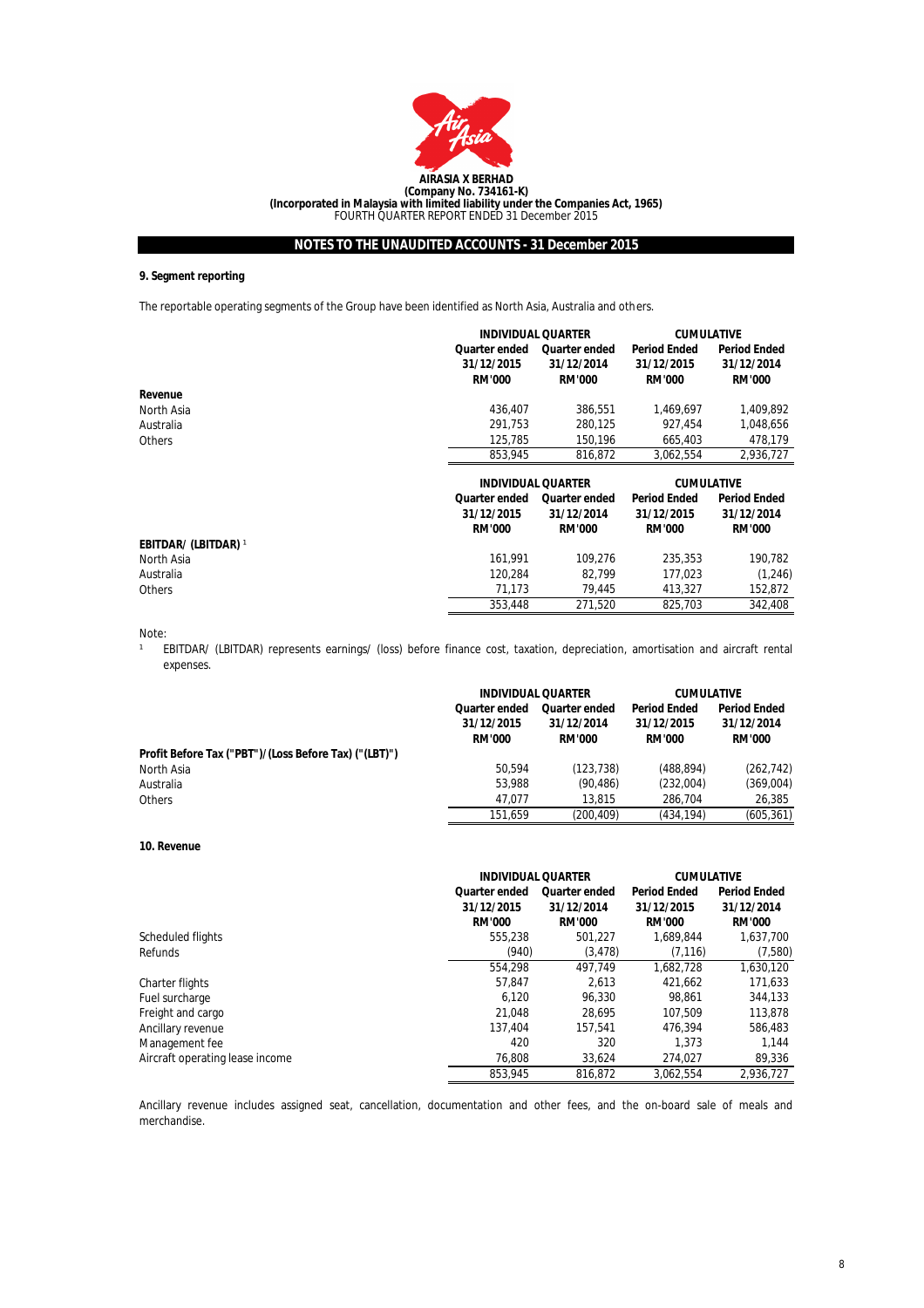

## **11. Staff cost**

|                                         | <b>INDIVIDUAL QUARTER</b>   |                             | <b>CUMULATIVE</b>           |                             |
|-----------------------------------------|-----------------------------|-----------------------------|-----------------------------|-----------------------------|
|                                         | Quarter ended               | <b>Quarter ended</b>        | <b>Period Ended</b>         | <b>Period Ended</b>         |
|                                         | 31/12/2015<br><b>RM'000</b> | 31/12/2014<br><b>RM'000</b> | 31/12/2015<br><b>RM'000</b> | 31/12/2014<br><b>RM'000</b> |
|                                         |                             |                             |                             |                             |
| Wages, salaries, bonuses and allowances | 77.817                      | 80.801                      | 289.900                     | 289.054                     |
| Defined contribution retirement plan    | 6.799                       | 6.151                       | 25.335                      | 22.971                      |
| Share option expense                    | 125                         | 248                         | 586                         | 993                         |
|                                         | 84.741                      | 87.200                      | 315,821                     | 313.018                     |

#### **12. Other income**

|                                                   | <b>INDIVIDUAL QUARTER</b> |               | <b>CUMULATIVE</b>   |                     |
|---------------------------------------------------|---------------------------|---------------|---------------------|---------------------|
|                                                   | Quarter ended             | Quarter ended | <b>Period Ended</b> | <b>Period Ended</b> |
|                                                   | 31/12/2015                | 31/12/2014    | 31/12/2015          | 31/12/2014          |
|                                                   | <b>RM'000</b>             | <b>RM'000</b> | <b>RM'000</b>       | <b>RM'000</b>       |
| Gain on disposal of property, plant and equipment | 2.467                     | 66.392        | 9.260               | 89.464              |
| Commission income from insurance                  | 1.523                     | 1.304         | 7.095               | 5.125               |
| <b>Others</b>                                     | 90.799                    | 89.459        | 92.773              | 96.155              |
|                                                   | 94.789                    | 157.155       | 109.128             | 190.744             |

#### **13. Finance income/ (costs)**

|                                                 | <b>INDIVIDUAL QUARTER</b>                           |                                                     | <b>CUMULATIVE</b>                                  |                                                    |
|-------------------------------------------------|-----------------------------------------------------|-----------------------------------------------------|----------------------------------------------------|----------------------------------------------------|
|                                                 | <b>Quarter ended</b><br>31/12/2015<br><b>RM'000</b> | <b>Quarter ended</b><br>31/12/2014<br><b>RM'000</b> | <b>Period Ended</b><br>31/12/2015<br><b>RM'000</b> | <b>Period Ended</b><br>31/12/2014<br><b>RM'000</b> |
| <b>Finance income:</b>                          |                                                     |                                                     |                                                    |                                                    |
| Interest income on deposits with licensed banks | 1.744                                               | 122                                                 | 3.752                                              | 1,051                                              |
| <b>Others</b>                                   | 15.962                                              | 5,298                                               | 15,962                                             | 5,298                                              |
|                                                 | 17.706                                              | 5,420                                               | 19,714                                             | 6,349                                              |
| <b>Finance costs:</b>                           |                                                     |                                                     |                                                    |                                                    |
| Interest expense on bank borrowings             | (21, 147)                                           | (27, 614)                                           | (73, 614)                                          | (98, 562)                                          |
| Bank facilities and other charges               | (7,689)                                             | 6,990                                               | (8,949)                                            | (1, 373)                                           |
| Others                                          | (9,055)                                             | (59, 723)                                           | (9,055)                                            | (59, 723)                                          |
|                                                 | (37, 891)                                           | (80, 347)                                           | (91, 618)                                          | (159, 658)                                         |
| Foreign exchange (loss)/ gain                   |                                                     |                                                     |                                                    |                                                    |
| Unrealised foreign exchange (loss)/ gain on:    |                                                     |                                                     |                                                    |                                                    |
| - Borrowings                                    | 60.109                                              | (47, 699)                                           | (312,890)                                          | (64, 551)                                          |
| - Deposits and bank balances                    | (9, 464)                                            | 7.267                                               | 6.850                                              | 5,998                                              |
|                                                 | 50,645                                              | (40,432)                                            | (306, 040)                                         | (58, 553)                                          |
| Fair value movement recycled from cash          |                                                     |                                                     |                                                    |                                                    |
| flow hedge reserve and others                   | 6,478                                               | (20, 041)                                           | 6,478                                              | (20, 015)                                          |
| Others                                          |                                                     | (58, 353)                                           |                                                    | (58, 353)                                          |
| Net foreign exchange (loss)/ gain               | 57,123                                              | (118,826)                                           | (299.562)                                          | (136, 921)                                         |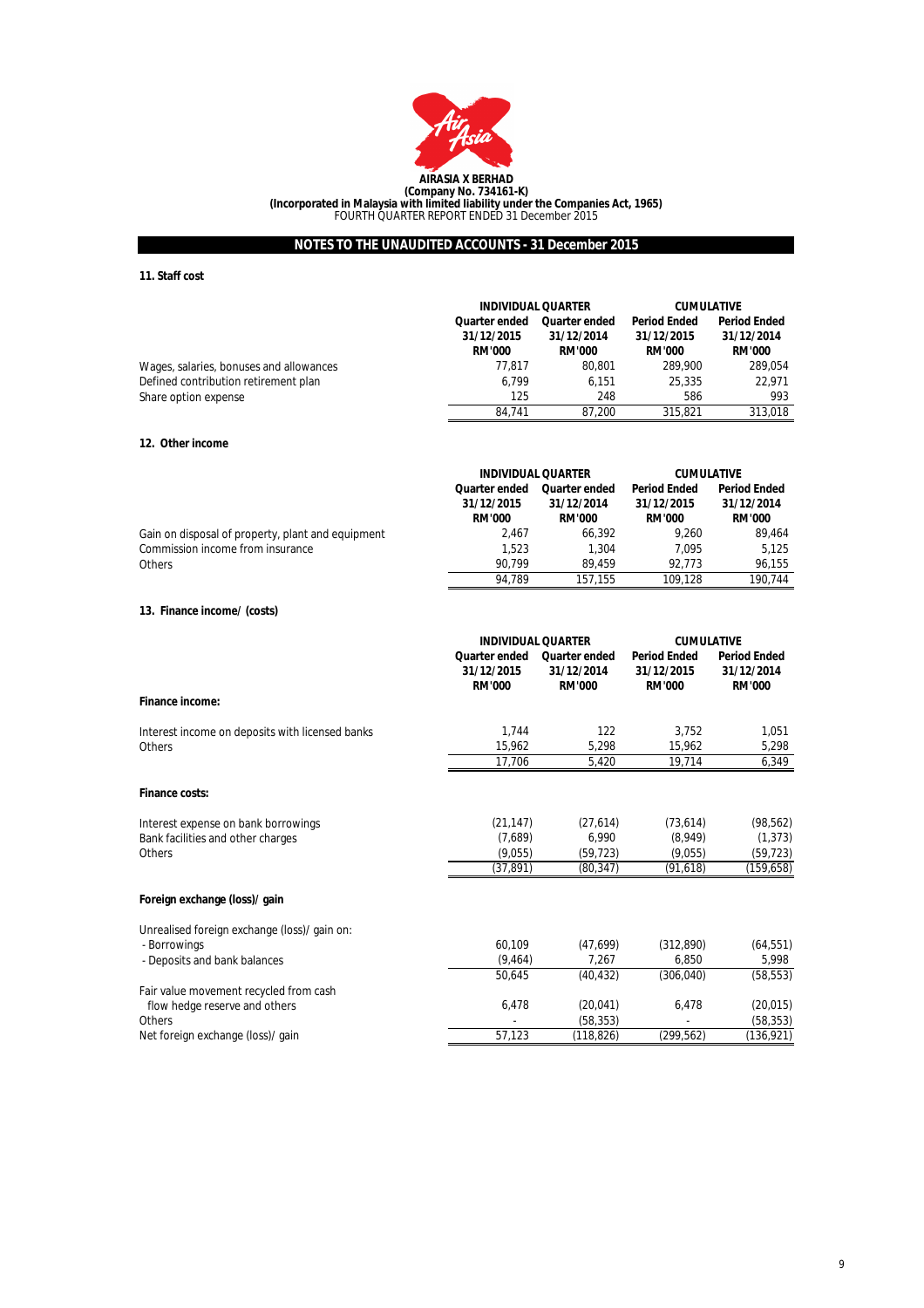

#### **14. Taxation**

#### **Current taxation**

The current taxation charge comprises tax payable on interest income.

#### **Deferred taxation**

In the 12 months ended 31 December 2015, the Group recognised a net tax allowance of RM74.1 million as compared to the 12 months ended 31 December 2014 of RM86.2 million. The lower recognition of net tax allowance in the 12 months ended 31 December 2015 is due primarily to income tax exemptions recognised for certain qualifying expenditures as provided by the Malaysian Ministry of Finance which was recognised in the 12 months ended 31 December 2014.

The following table sets forth the reconciliation between the Malaysian statutory and actual tax credit earned by the Group for the financial period indicated.

|                                                        | <b>INDIVIDUAL QUARTER</b> |                      | <b>CUMULATIVE</b>   |                     |
|--------------------------------------------------------|---------------------------|----------------------|---------------------|---------------------|
|                                                        | <b>Quarter ended</b>      | <b>Quarter ended</b> | <b>Period Ended</b> | <b>Period Ended</b> |
|                                                        | 31/12/2015                | 31/12/2014           | 31/12/2015          | 31/12/2014          |
|                                                        | <b>RM'000</b>             | <b>RM'000</b>        | <b>RM'000</b>       | <b>RM'000</b>       |
| Profit/(loss) before tax                               | 151.659                   | (200.409)            | (434.194)           | (605, 361)          |
| Tax calculated at Malaysian statutory tax rate of 25%  | 37.915                    | (50, 102)            | (108, 549)          | (151, 340)          |
| Tax effects:                                           |                           |                      |                     |                     |
| - Under/ (over) accrual in prior year                  |                           | (10, 439)            | 8.381               |                     |
| - clawback of tax incentives/(tax incentives)          |                           | 62.088               |                     | 34.202              |
| - expenses not deductible for tax purposes             | 30.293                    | 349                  | 135,528             | 51.681              |
| - income not subject to tax                            | (98, 293)                 | (33.904)             | (97,050)            | (34, 217)           |
| - Changes in statutory tax rate                        | (29, 233)                 | (8,835)              | (21,663)            | 4.796               |
| - Share of results of an associate and a joint venture | 9.392                     | 8.960                | 9.392               | 8,960               |
| Taxation                                               | (49,927)                  | (31,883)             | (73,961)            | (85, 918)           |

## **15. Disclosure of realised and unrealised accumulated losses**

The cumulative losses of the Group and its subsidiaries comprise realised and unrealised losses are as follows:

|                                                                         | As at<br>31/12/2015<br><b>RM'000</b> | As at<br>31/12/2014<br><b>RM'000</b> |
|-------------------------------------------------------------------------|--------------------------------------|--------------------------------------|
| Total accumulated losses of AirAsia X Berhad and its subsidiaries       |                                      |                                      |
| - Realised                                                              | (375, 758)                           | (212, 298)                           |
| - Unrealised                                                            | (436.304)                            | (260, 775)                           |
|                                                                         | (812,062)                            | (473, 073)                           |
| Total share of accumulated losses from associated company<br>- Realised | (20, 018)                            | (20, 018)                            |
| Total share of accumulated losses from joint venture<br>- Realised      | (37, 566)                            | (16, 322)                            |
| <b>Total accumulated losses</b>                                         | (869, 646)                           | (509,413)                            |
|                                                                         |                                      |                                      |

#### **16. Property, plant and equipment**

#### **(a) Acquisition and disposal**

During the quarter ended 31 December 2015, the Group acquired property, plant and equipment amounting to RM2.7 million (quarter ended 31 December 2014: Nil).

During the quarter ended 31 December 2015, proceeds from disposal of property, plant and equipment totalled RM10.9 million (quarter ended 31 December 2014: RM nil).

### **(b) Revaluation**

There was no revaluation of property, plant and equipment for the quarter ended 31 December 2015 (quarter ended 31 December 2014: RM Nil).

## **(c) Write-off**

There was no write-off of property, plant and equipment for the quarter ended 31 December 2015 (quarter ended 31 December 2014: RM Nil).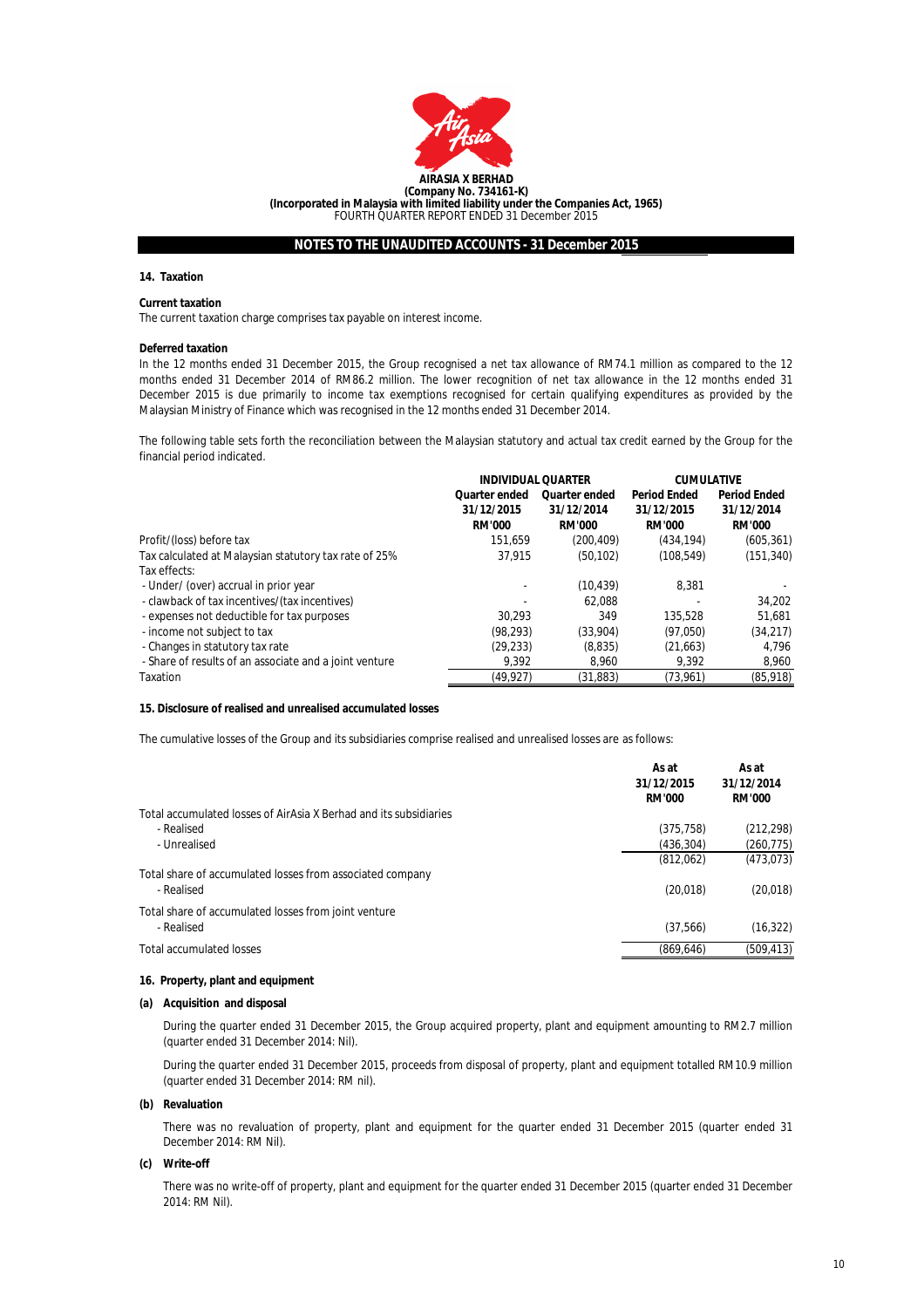

#### **17. Deposits on aircraft purchase**

The deposits on aircraft purchase are denominated in US Dollars ("USD") and are in respect of pre-delivery payments on aircraft purchase, which will be delivered between December 2018 to December 2027. Pre-delivery payments constitute instalments made in respect of the price of the aircraft and are deducted from the final price upon delivery.

#### **18. Other deposits and prepayments**

Other deposits and prepayments include prepayments for maintenance of aircraft and deposits paid to lessors for leased aircraft. These prepayments and deposits are denominated in USD.

#### **19. Investment in an associate**

|                                          | As at<br>31/12/2015<br><b>RM'000</b> | As at<br>31/12/2014<br><b>RM'000</b> |
|------------------------------------------|--------------------------------------|--------------------------------------|
| Unquoted investments, at cost            | 20.018                               | 20.018                               |
| Group's share of post-acquisition losses | (20.018)                             | (20, 018)                            |
|                                          | $\overline{\phantom{a}}$             | $\overline{\phantom{a}}$             |

The details of the associate is as follows:-

|                            | Group effective equity interest    |                 |                 |                                         |
|----------------------------|------------------------------------|-----------------|-----------------|-----------------------------------------|
| Name                       | <b>Country of</b><br>Incorporation | 31/12/2015<br>% | 31/12/2014<br>% | Principal<br>activity                   |
| Thai AAX Co., Ltd ("TAAX") | Thailand                           | 49%             | 49%             | Commercial air<br>transport<br>services |

The Group has discontinued the recognition of its share of losses incurred by TAAX as the Group's interests had been reduced to zero. The Group's share of loss of TAAX for the current financial quarter, which have not been equity accounted for, amounted to RM3.4 million (31 December 2014: RM2.0 million). As at 31 December 2015, the unrecognised amount of the Group's share of loss of TAAX which have not been equity accounted for amounted to RM43.8 million (31 December 2014: RM17.8 million).

#### **20. Investment in a joint venture**

|                                          | As at<br>31/12/2015<br><b>RM'000</b> | As at<br>31/12/2014<br><b>RM'000</b> |
|------------------------------------------|--------------------------------------|--------------------------------------|
| Unquoted investments, at cost            | 37.566                               | 53,888                               |
| Group's share of post-acquisition losses | (37, 566)                            | (16, 322)                            |
|                                          | $\sim$                               | 37,566                               |

The details of the joint venture is as follows:-

|                                      | Group effective equity interest |            |            |                |
|--------------------------------------|---------------------------------|------------|------------|----------------|
|                                      | <b>Country of</b>               | 31/12/2015 | 31/12/2014 | Principal      |
| Name                                 | Incorporation                   | %          | %          | activity       |
|                                      |                                 |            |            | Commercial air |
| PT. Indonesia AirAsia Extra ("IAAX") | Indonesia                       | 49%        | 49%        | transport      |
|                                      |                                 |            |            | services       |

The Group has discontinued the recognition of its share of losses incurred by IAAX as the Group's interests had been reduced to zero. The Group's share of loss of IAAX for the current financial quarter, which have not been equity accounted for, amounted to RM6.6 million (31 December 2014: RM Nil). As at 31 December 2015, the unrecognised amount of the Group's share of loss of IAAX which have not been equity accounted for amounted to RM15.1 million (31 December 2014: RM Nil).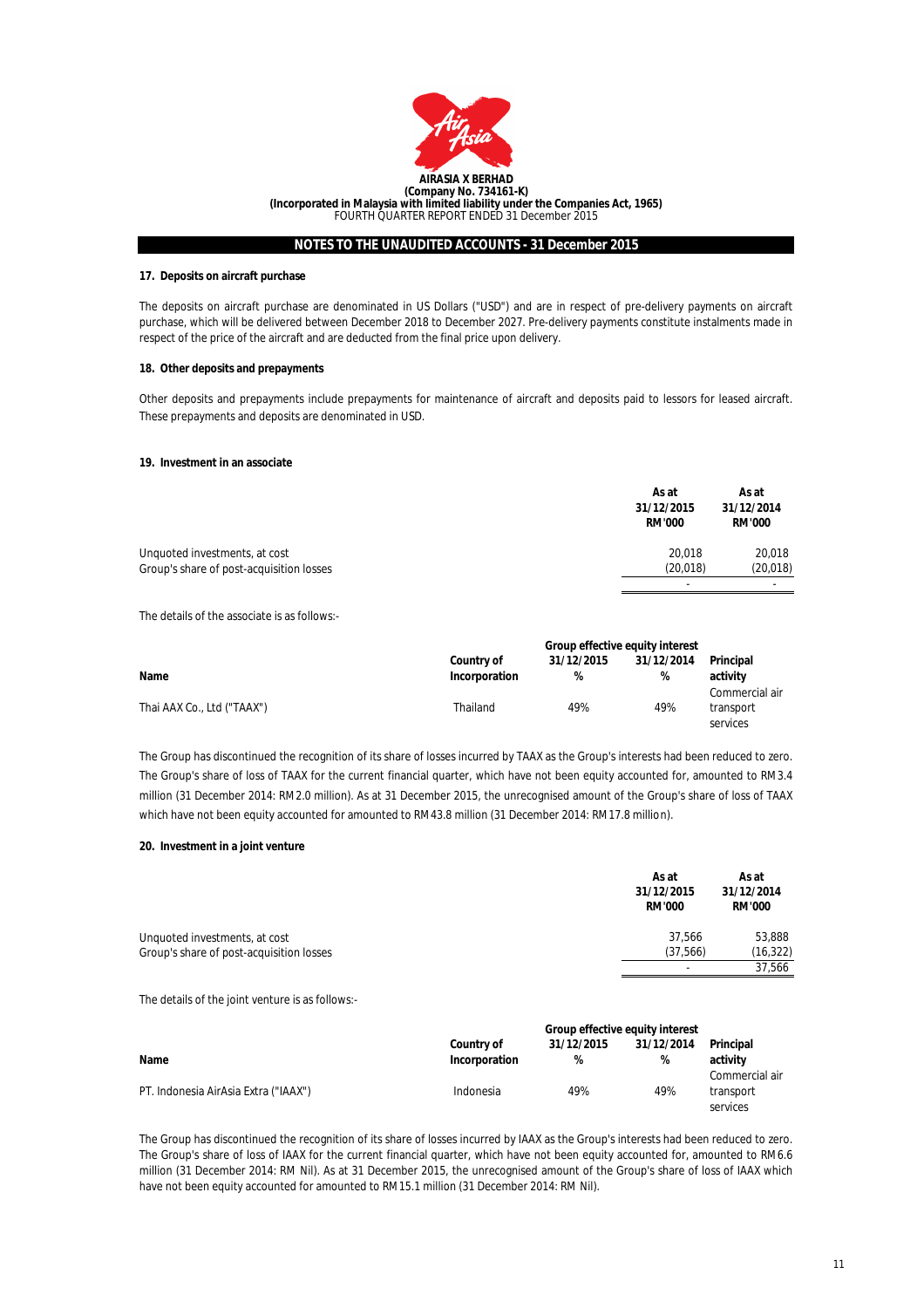

## **21. Receivables and prepayments**

|                                               | As at<br>31/12/2015<br><b>RM'000</b> | As at<br>31/12/2014<br><b>RM'000</b> |
|-----------------------------------------------|--------------------------------------|--------------------------------------|
| Trade receivables                             | 33,327                               | 43,176                               |
| Other receivables                             | 112,842                              | 51,102                               |
| Prepayments                                   | 45,350                               | 78,350                               |
| <b>Deposits</b>                               | 29.324                               | 11.249                               |
|                                               | 220,843                              | 183,877                              |
| Less: Allowance for impairment of receivables | (2.950)                              | (2,950)                              |
|                                               | 217,893                              | 180,927                              |

## **22. Non-current assets held for sale**

Non-current assets are classified as assets held for sale when their carrying amount is to be recovered principally through a sale

transaction and a sale is considered highly probable. They are stated at the lower of carrying amount and fair value less costs to sell.

## **23. Deposits, cash and bank balances**

For the purpose of the statement of cash flows, cash and cash equivalents include the following:

|                               | As at<br>31/12/2015<br><b>RM'000</b> | As at<br>31/12/2014<br><b>RM'000</b> |
|-------------------------------|--------------------------------------|--------------------------------------|
| Cash and bank balances        | 254.578                              | 74.937                               |
| Deposits with licensed banks  | 58.442                               | 52,261                               |
|                               | 313.020                              | 127.198                              |
| Deposit pledged as securities | (58, 442)                            | (52, 261)                            |
| Cash and cash equivalents     | 254.578                              | 74.937                               |
|                               |                                      |                                      |

## **24. Trade and other payables**

|                             | As at         | As at         |
|-----------------------------|---------------|---------------|
|                             | 31/12/2015    | 31/12/2014    |
|                             | <b>RM'000</b> | <b>RM'000</b> |
| Trade payables              | 357.654       | 379.634       |
| Other payables and accruals | 306.406       | 206.617       |
|                             | 664.060       | 586.251       |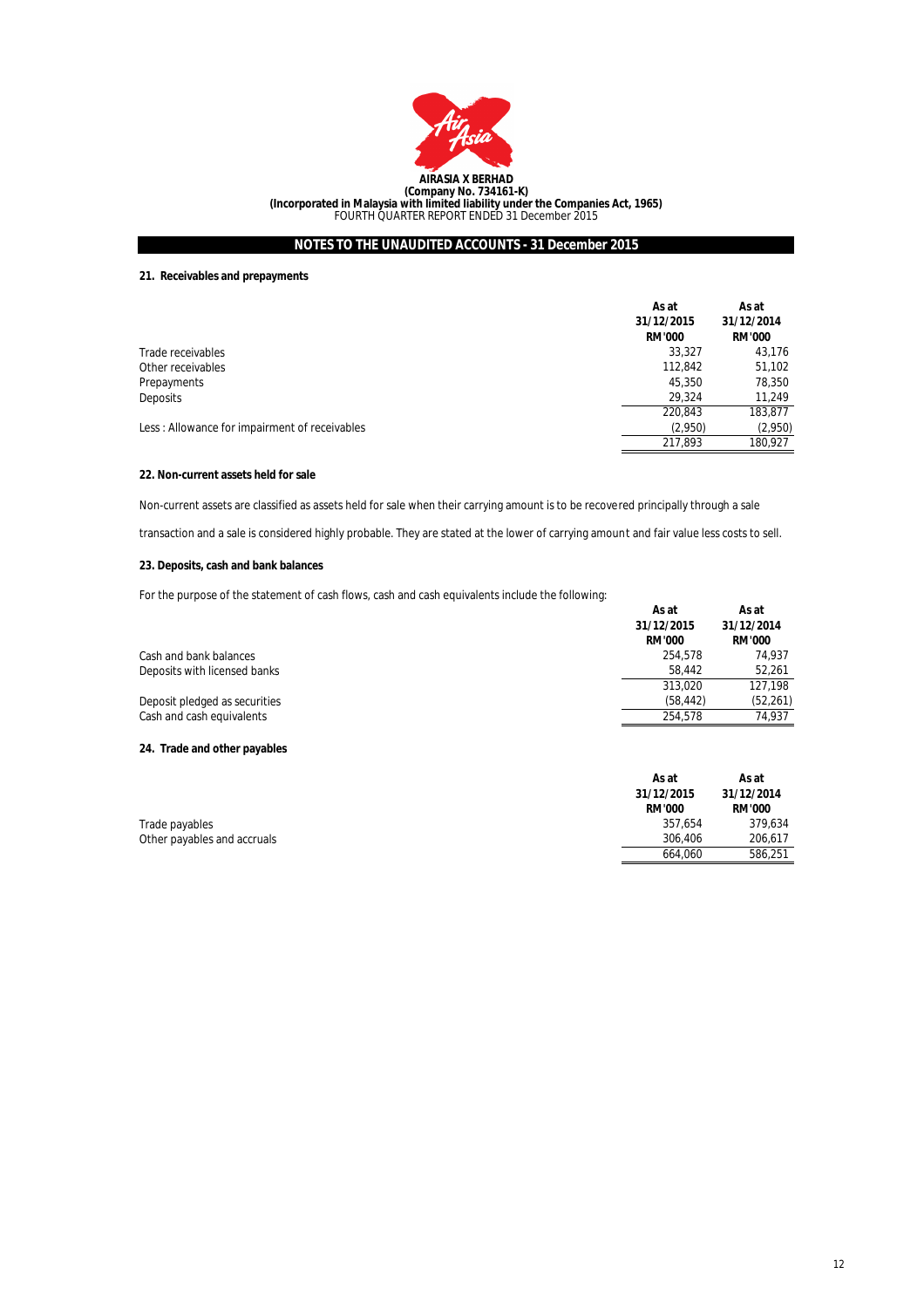

**25. Borrowings**

Unrealised foreign exchange loss on borrowings

At end of financial period

|                                                                         | As at<br>31/12/2015<br><b>RM'000</b> | As at<br>31/12/2014<br><b>RM'000</b> |
|-------------------------------------------------------------------------|--------------------------------------|--------------------------------------|
| Current                                                                 |                                      |                                      |
| Secured:                                                                |                                      |                                      |
| - Revolving credit                                                      | 120,120                              | 316,026                              |
| - Term Ioans                                                            | 199,341                              | 162,202                              |
| - Hire purchase                                                         | 16                                   | 17                                   |
| Unsecured:                                                              |                                      |                                      |
| - Commodity structured trade finance                                    |                                      | 35,000                               |
|                                                                         | 319,477                              | 513,245                              |
| Non-current                                                             |                                      |                                      |
| Secured:                                                                |                                      |                                      |
| - Term Ioans                                                            | 1,109,577                            | 1,066,051                            |
| - Hire purchase                                                         | 33                                   | 49                                   |
|                                                                         | 1,109,610                            | 1,066,100                            |
| <b>Total borrowings</b>                                                 | 1,429,087                            | 1,579,345                            |
|                                                                         |                                      |                                      |
| The currency profile of borrowings is as follows:                       |                                      |                                      |
|                                                                         | As at                                | As at                                |
|                                                                         | 31/12/2015                           | 31/12/2014                           |
|                                                                         | <b>RM'000</b>                        | <b>RM'000</b>                        |
| Ringgit Malaysia                                                        | 49                                   | 75,066                               |
| <b>US Dollar</b>                                                        | 1,429,038                            | 1,504,279                            |
|                                                                         | 1,429,087                            | 1,579,345                            |
|                                                                         |                                      |                                      |
| The movement of the borrowings during the financial period as follows:- |                                      |                                      |
|                                                                         | As at                                | As at                                |
|                                                                         | 31/12/2015                           | 31/12/2014                           |
|                                                                         | <b>RM'000</b>                        | <b>RM'000</b>                        |
| At beginning of financial period                                        | 1,579,345                            | 1,996,253                            |
| Proceeds from borrowings                                                | 422,900                              | 597,104                              |
| Repayment of borrowings                                                 | (886, 048)                           | (1,078,563)                          |

1,579,345

1,429,087

312,890 64,551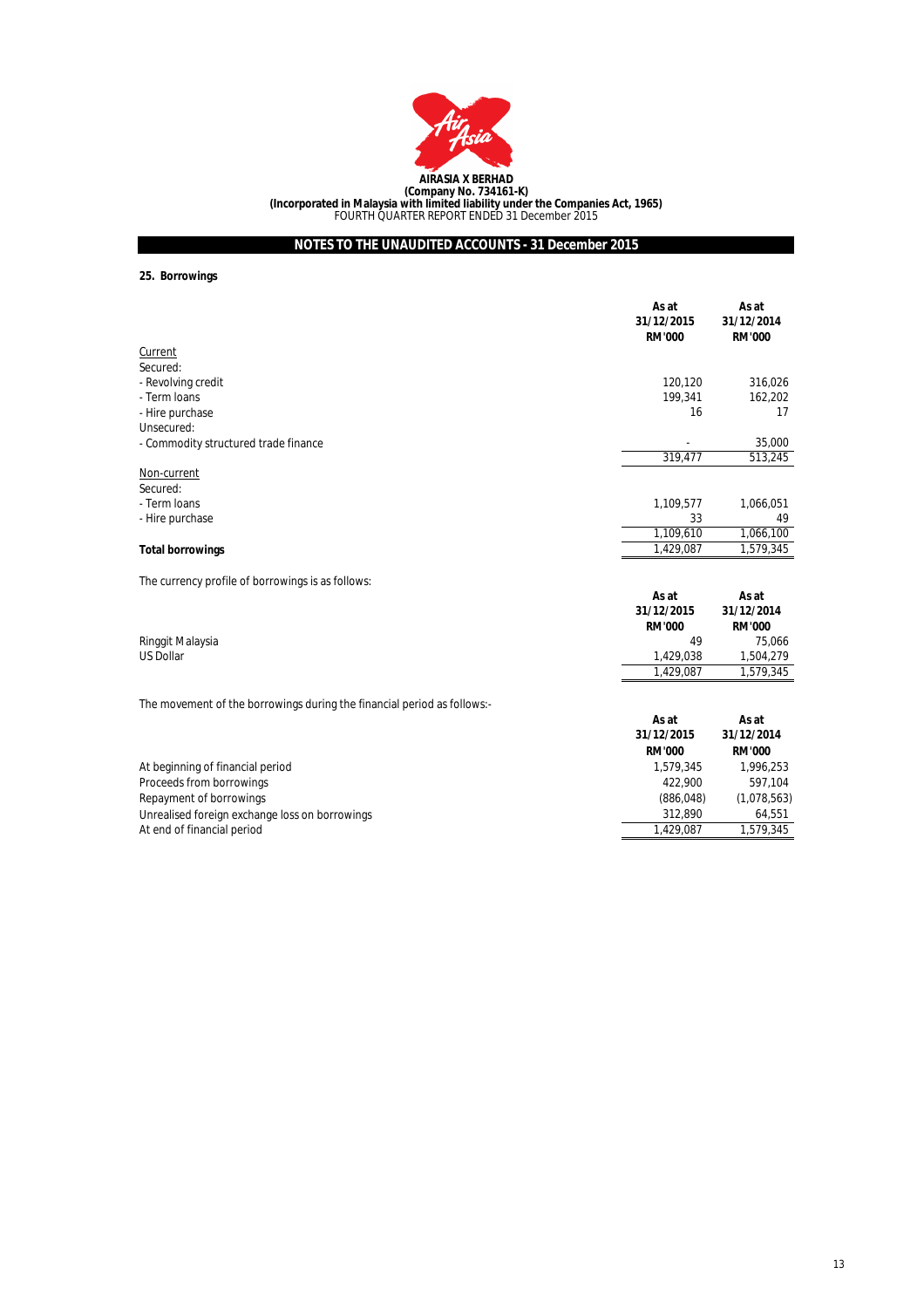

#### **26. Derivative Financial Instruments**

The fair value of derivative financial instruments is determined in accordance with MFRS139 "Financial Instruments: Recognition and Measurement", and are measured by level 2 of the fair value measurement hierarchy. As at 31 December 2015, derivative financial instruments relate to commodity derivatives for fuel hedging. The outstanding number of barrels of Singapore Jet Kerosene derivative contracts at 31 December 2015 was 1,630,462 barrels (31 December 2014: 1,957,597 barrels).

#### **27. Share capital**

|                                                              | As at<br>31/12/2015<br><b>RM'000</b> | As at<br>31/12/2014<br><b>RM'000</b> |
|--------------------------------------------------------------|--------------------------------------|--------------------------------------|
| Authorised:                                                  |                                      |                                      |
| Ordinary shares of RM0.15 each:                              |                                      |                                      |
| At beginning of financial period/year                        | 500,000                              | 500.000                              |
| Increase during the financial period/year                    | 500,000                              | ۰                                    |
| At the end of the financial period/year                      | 1.000.000                            | 500,000                              |
| Issued and fully paid up:<br>Ordinary shares of RM0.15 each: |                                      |                                      |
| At beginning of financial period/year                        | 355.556                              | 355.556                              |
| Rights issue of shares                                       | 266,666                              | ٠                                    |
| At the end of the financial period/year                      | 622,222                              | 355,556                              |
|                                                              |                                      |                                      |

### **28. Loss per share**

Basic profit/(loss) per share

Basic profit/(loss) per share is calculated by dividing the net profit for the quarter/financial period by the weighted average number of ordinary shares in issue during the quarter/financial period.

|                                                                            | <b>INDIVIDUAL QUARTER</b> |                      | <b>CUMULATIVE</b>   |                     |
|----------------------------------------------------------------------------|---------------------------|----------------------|---------------------|---------------------|
|                                                                            | <b>Quarter ended</b>      | <b>Quarter Ended</b> | <b>Period Ended</b> | <b>Period Ended</b> |
|                                                                            | 31/12/2015                | 31/12/2014           | 31/12/2015          | 31/12/2014          |
| Net profit/(loss) for the individual quarter/ financial period<br>(RM'000) | 201.586                   | (168.526)            | (360.233)           | (519, 443)          |
| Weighted average number of ordinary shares in issue ('000)                 | 3.407.407                 | 2.370.370            | 3.407.407           | 2,370,370           |
| Profit/(loss) per share (sen)                                              | 5.9                       | (7.1)                | (10.6)              | (21.9)              |

#### Diluted profit/(loss) per share

The diluted profit/(loss) per share of the Group is similar to the basic loss per share as the Group does not have any potential dilutive ordinary shares in issue.

#### **29. Post balance sheet events**

There is no material subsequent event noted during the financial ended 31 December 2015.

#### **30. Contingent assets and contingent liabilities**

As at the date of this report, the Group does not have any contingent assets or contingent liabilities.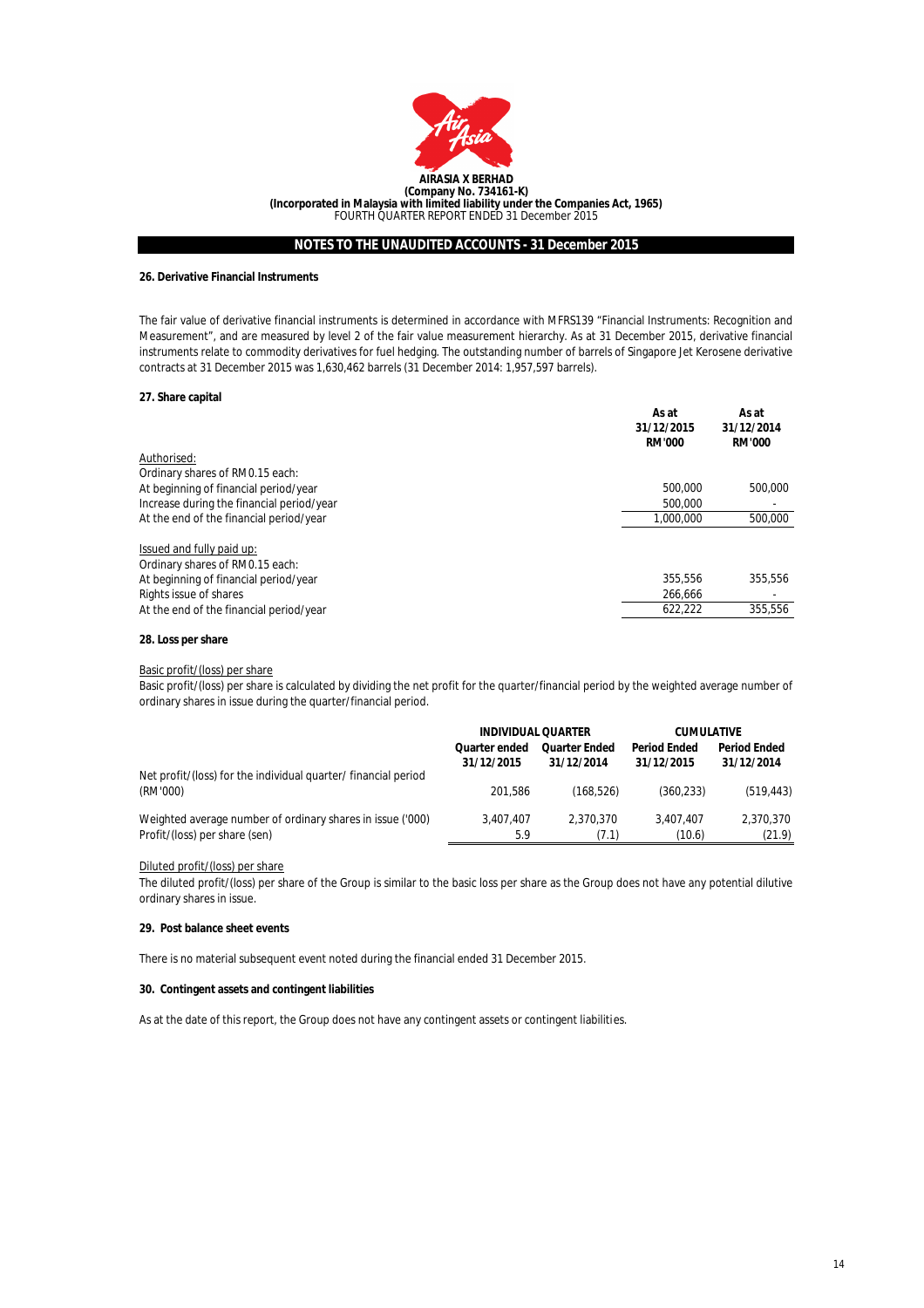

## **31. Capital commitments outstanding not provided for in the interim financial report**

(a) Capital commitments not provided for in the financial statements are as follows:-

|                   | As at<br>31/12/2015<br><b>RM'000</b> | As at<br>31/12/2014<br><b>RM'000</b> |
|-------------------|--------------------------------------|--------------------------------------|
| Aircraft purchase | 113,906,660                          | 74,963,361                           |

## (b) Non-cancellable operating leases

The future minimum lease payments and sublease receipts under non-cancellable operating leases are as follows:-

|                                  | As at<br>31/12/2015<br><b>RM'000</b> | As at<br>31/12/2014<br><b>RM'000</b> |
|----------------------------------|--------------------------------------|--------------------------------------|
| Future minimum lease payments    | 9,607,798                            | 8,957,585                            |
| Future minimum sublease receipts | 2,706,133                            | 978.782                              |
|                                  |                                      |                                      |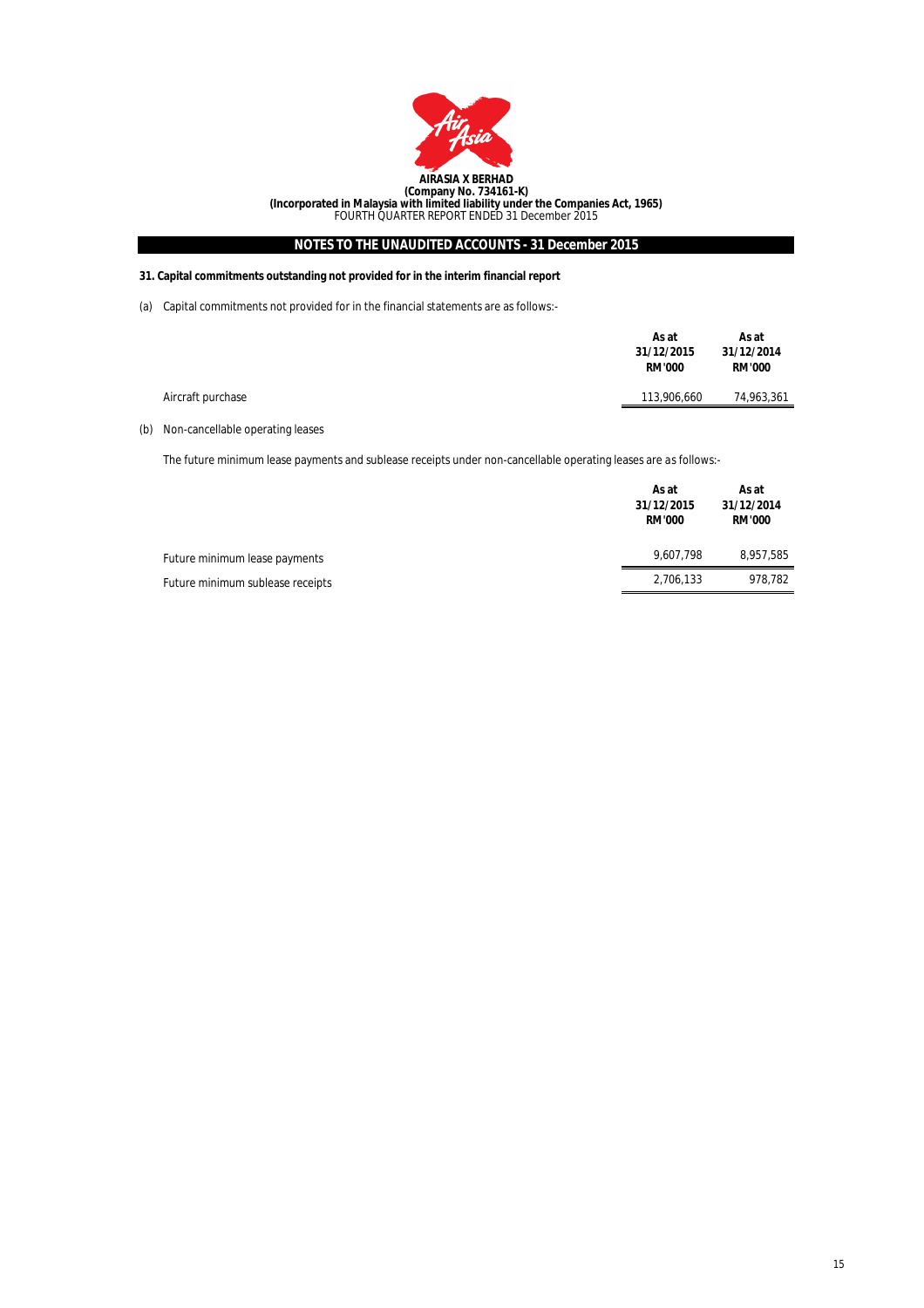

## **32. Significant related parties transactions**

Details of the relationships and transactions between AirAsia X and its significant related parties are as described below.

| Name of companies                                     | Relationship                                                 |
|-------------------------------------------------------|--------------------------------------------------------------|
| Thai AirAsia X Co Ltd ("TAAX")                        | Associate                                                    |
| PT Indonesia AirAsia Extra ("IAAX")                   | Joint Venture                                                |
|                                                       | Shareholder of the Company for which there is no control,    |
|                                                       | significant influence or joint control, and common Directors |
| AirAsia Berhad ("AAB")                                | and shareholders                                             |
| Caterhamjet Global Ltd ("CJG")                        | Common Directors and shareholders                            |
| Thai AirAsia Co. Ltd ("TAA")                          | Common Directors and shareholders                            |
| PT Indonesia AirAsia ("IAA")                          | Common Directors and shareholders                            |
| Zest Airway Inc. ("AAZ")                              | Common Directors and shareholders                            |
| Asian Aviation Centre of Excellence Sdn Bhd ("AACOE") | Common Directors and shareholders                            |
| Tune Insurance Malaysia Berhad ("TIMB")               | Common Directors and shareholders                            |
| Tune Box Sdn Bhd                                      | Common Directors and shareholders                            |
| AirAsia Global Shared Services Sdn Bhd ("AGSS")       | Common Directors and shareholders                            |

These following items have been included in the income statement:

|                                                                                                                                   | <b>INDIVIDUAL QUARTER</b>                    |                                                     | <b>CUMULATIVE</b>                                  |                                                    |
|-----------------------------------------------------------------------------------------------------------------------------------|----------------------------------------------|-----------------------------------------------------|----------------------------------------------------|----------------------------------------------------|
|                                                                                                                                   | Quarter ended<br>31/12/2015<br><b>RM'000</b> | <b>Quarter Ended</b><br>31/12/2014<br><b>RM'000</b> | <b>Period Ended</b><br>31/12/2015<br><b>RM'000</b> | <b>Period Ended</b><br>31/12/2014<br><b>RM'000</b> |
| <b>TAAX</b><br>- Aircraft operating lease income for leased aircraft                                                              | 55,893                                       | 22,907                                              | 212,082                                            | 69,880                                             |
| <b>IAAX</b><br>- Aircraft operating lease income for leased aircraft                                                              | 20,915                                       | 10,716                                              | 61,132                                             | 19,457                                             |
| AAB<br>- Operational service charges<br>- Brand license fee<br>- Charter air travel services                                      | (1,898)                                      | (2,051)<br>8,827                                    | (7, 329)<br>(8,530)<br>9,562                       | (7, 388)<br>(8,530)<br>8,827                       |
| CIG<br>- Charter air travel services                                                                                              | (1, 463)                                     |                                                     | (5,850)                                            | (4,856)                                            |
| <b>TAA</b><br>- Net operational services charged from/(to) TAA                                                                    | 307                                          | (437)                                               | 2,598                                              | (3, 136)                                           |
| <b>IAA</b><br>- Net operational services charged to IAA                                                                           | 690                                          | 320                                                 | 1,361                                              | 1,144                                              |
| AAZ<br>- Net operational services charged from/(to) AAZ                                                                           | 108                                          | 1,118                                               | 2,244                                              | 1,118                                              |
| <b>AACOE</b><br>- Training services<br>- Sale of DPE kit                                                                          | (9,004)<br>10,213                            | (327)                                               | (13, 214)<br>10,213                                | (5, 459)                                           |
| <b>TIMB</b><br>- Commission received/ receivable on travel insurance<br>- Premium collected on behalf of TIMB on travel insurance | 1.076<br>(4, 305)                            | 960<br>(3,841)                                      | 5.098<br>(20, 393)                                 | 2,710<br>(10, 839)                                 |
| Tune Box Sdn Bhd<br>- In-flight entertainment system and software expenses                                                        |                                              | (341)                                               | (917)                                              | (1,994)                                            |
| AGSS<br>- Provision of shared services                                                                                            | (900)                                        |                                                     | (2, 111)                                           |                                                    |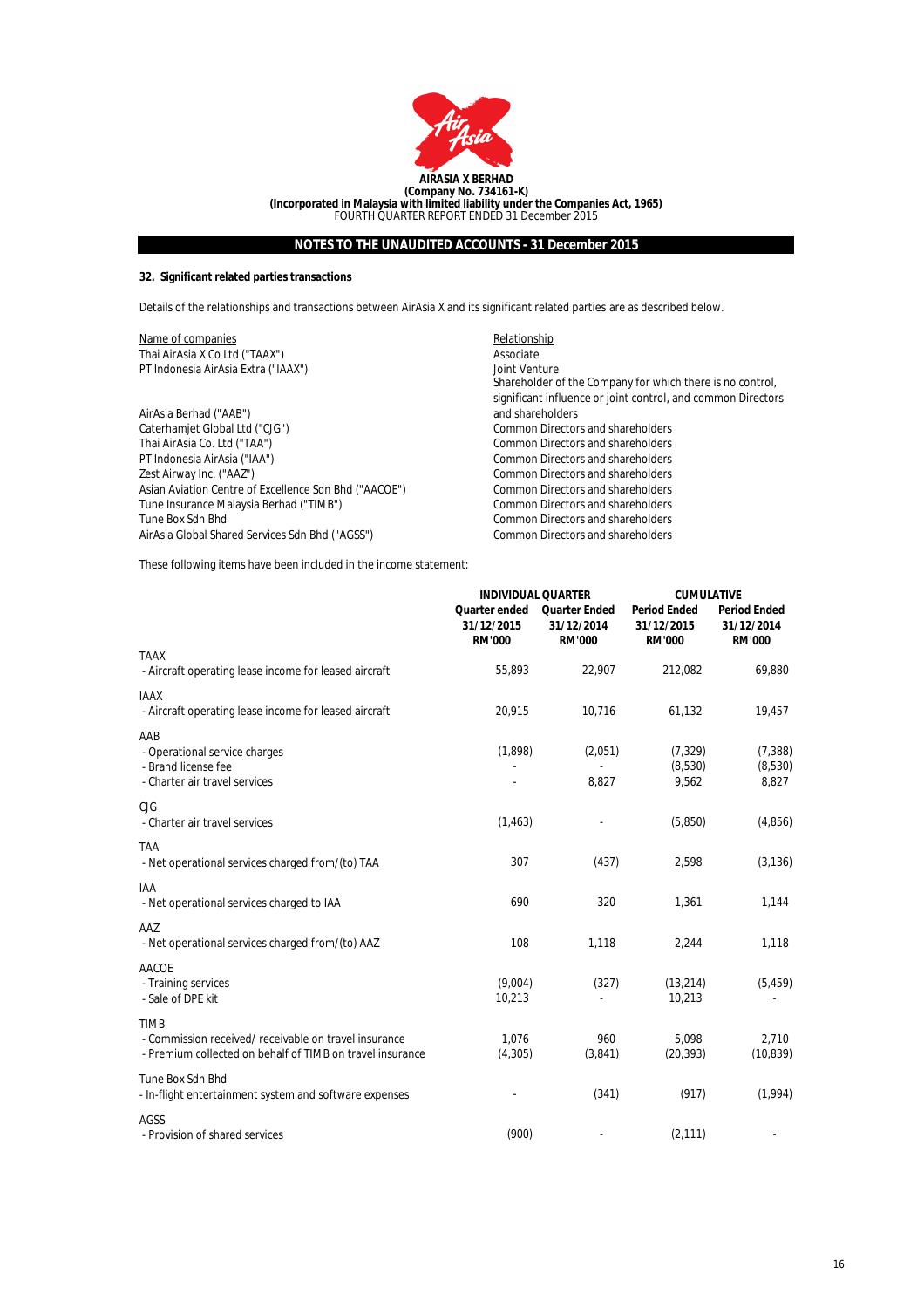

#### **33. Review of performance**

12 months ended 31 December 2015 compared to 12 months ended 31 December 2014

During the 12 months ended 31 December 2015, the Group's revenue had increased by 4.3% from RM2,936.7 million to RM3,062.6 million in the comparative 12 months ended 31 December 2014. RASK had also increased by 10.3% from 11.97 sen for the 12 months ended 31 December 2014 to 13.21 sen for the 12 months ended 31 December 2015. The increase was mainly due to:-

(i) Increase in the Group's secured charter contracts, thereby increasing charter flights revenue from RM171.6 million in the 12 months year ended 31 December 2014 to RM421.7 million in the current year ended 31 December 2015.

(ii) Additional aircraft sub-leased to TAAX and IAAX during the year, leading to an increase in aircraft operating lease income from RM89.3 million for the 12 months ended 31 December 2014 to RM274.0 for the 12 months ended 31 December 2015.

Scheduled flights (net of refunds and including fuel surcharge) decreased by 9.8% from RM1,974.2 million to RM1,781.6 million in the 12 months ended 31 December 2015. This was due to an overall decline in number of passengers flown, as evident from the decrease in load factor by 7% to 75% in the 12 months ended 31 December 2015, and a decrease in fuel surcharge revenue as this was waived since January 2015. However, the impact was offset by the increase in average passenger fare of 20.7% from RM387 in the 12 months ended 31 December 2014 to RM467 in the current year.

Ancillary revenue including AirAsia Insure, decreased 18.3% to RM476.4 million in the 12 months ended 31 December 2015 against RM586.5 million in the 12 months ended 31 December 2014. This was due to the lower number of passengers flown, as well as an overall decline in the consumer's ancillary spending. Ancillary revenue per passenger declined from RM140 in the 12 months ended 31 December 2014 to RM133 in the current 12 months ended 31 December 2015.

Freight and cargo revenue decreased slightly by 5.6% to RM107.5 million for the 12 months ended 31 December 2015, due to a higher number of tonnage transported in the current period.

The Group's operating expenses decreased 0.8% from RM3,113.0 million in the 12 months ended 31 December 2014 to RM3,087.7 million in the 12 months ended 31 December 2015. The decrease was mainly due to:-

(i) Aircraft fuel expenses decreased by 32.8% to RM1,020.9 million in the 12 months ended 31 December 2015 as compared to RM1,519.9 million in the 12 months ended 31 December 2014, attributed by lower fuel price.

(ii) Aircraft operating lease expenses has increased by 108.9% to RM879.6 million in the 12 months ended 31 December 2015 as compared to RM338.0 million in the 12 months ended 31 December 2014, due to the increase in number of operating leased aircraft in the year 2015 and also the depreciation of the Malaysian Ringgit against the US Dollar.

(iii) Correspondingly from the increase in the total fleet size, maintenance, overhaul, user charges and other related expenses has increased by 37.8% from RM638.2 million in the 12 months ended 31 December 2014 to RM879.6 million in the 12 months ended 31 December 2015.

(iv) However, depreciation had decreased by 19.9% to RM144.8 million in 12 months ended 31 December 2015 as compared to RM180.7 million in the 12 months ended 31 December 2014 due to a decrease in the number of owned aircraft.

(v) Other operating expenses decreased 58.7% from RM314.0 million in the 12 months ended 31 December 2014 to RM129.7 million in the 12 months ended 31 December 2015. This is primarily due to the decrease in administrative expenses.

As a result of the depreciation of the Malaysian Ringgit against major foreign currencies, the Group recognised a foreign exchange loss of RM299.6 million in the 12 months ended 31 December 2015 as compared to a foreign exchange loss of RM136.9 million in the 12 months ended 31 December 2014.

In the 12 months ended 31 December 2015, the Group recognised a net tax allowance of RM74.0 million as compared to the 12 months ended 31 December 2014 of RM85.9 million. The decrease in net tax allowance for the 12 months ended 31 December 2015 is due to lower recognition of deferred tax assets arising from income tax exemptions for certain qualifying expenditures as provided by the Malaysian Ministry of Finance, which was recognised in the previous 12 months ended 31 December 2014.

In the current 12 months ended 31 December, the Group recorded a lower operating loss of RM25.2 million (2014: RM176.3 million), as attributed by higher revenue and lower fuel costs. Correspondingly, net loss after tax decreased in the current year ended 31 December 2015 to RM360.2 million (2014: RM519.4 million).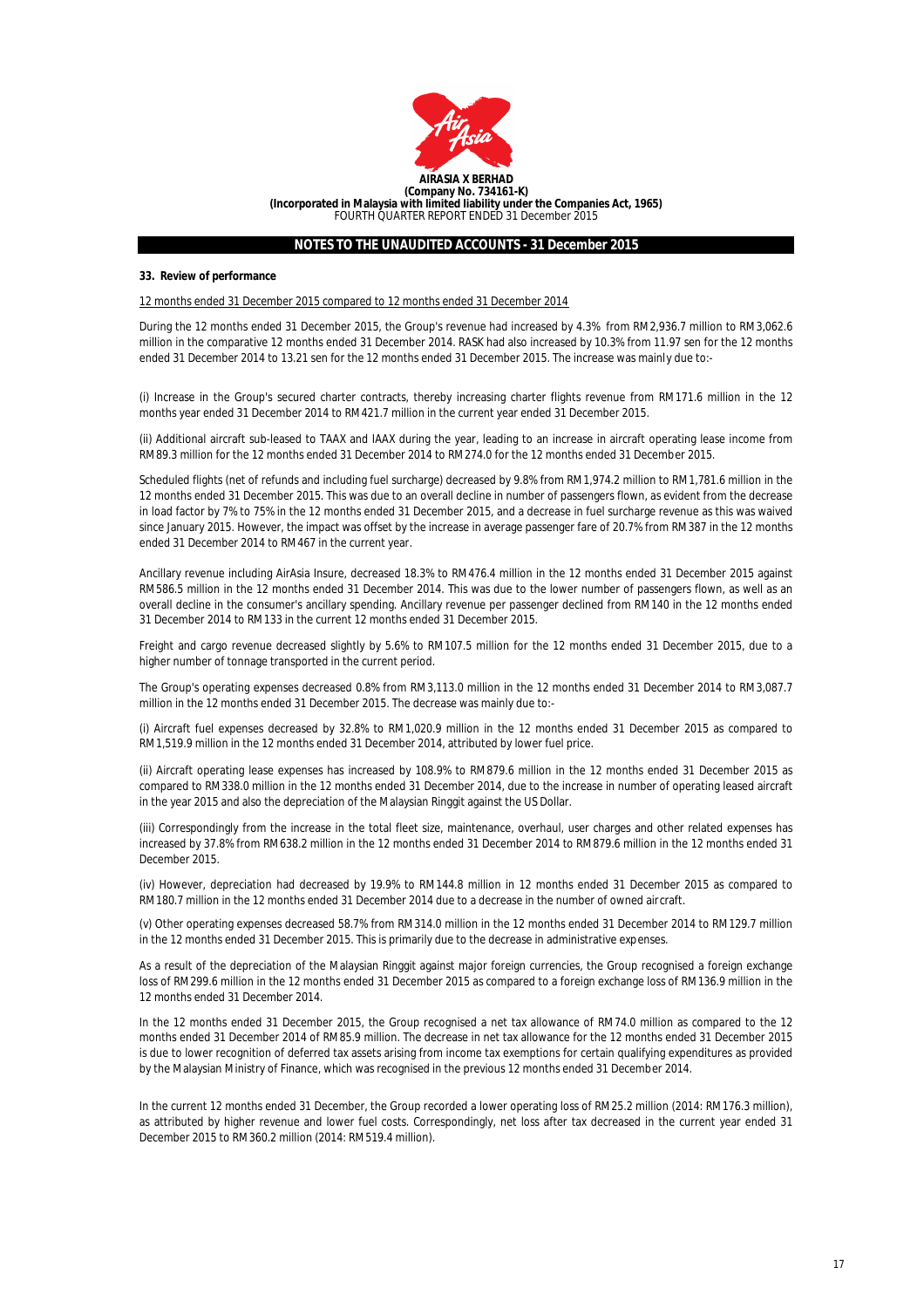

#### **33. Review of performance**

3 months Ended 31 December 2015 Compared to 3 months Ended 31 December 2014

During the quarter ended 31 December 2015 ("4Q15"), the Group's revenue had increased by 4.5% from RM816.9 million to RM853.9 million in the comparative quarter ended 31 December 2014 ("4Q14"). RASK had also increased by 4.7% from 13.93 sen for the 4Q14 to 14.58 sen for 4Q15. The increase was mainly due to:-

(i) Increase in the Group's secured charter contracts, thereby increasing charter flights revenue from RM2.6 million in 4Q14 to RM57.8 million in 4Q15.

(ii) Additional aircraft sub-leased to TAAX and IAAX during the year, leading to an increase in aircraft operating lease income from RM33.6 million for 4Q14 to RM76.8 for 4Q15.

Scheduled flights (net of refunds and including fuel surcharge) decreased by 5.7% from RM594.1 million in 4Q14 to RM560.4 million in 4Q15. This was due to a decrease in the number of passengers by 9% and a decrease in fuel surcharge revenue as this was waived since January 2015. However, the impact was offset by the increase in load factors by 2% to 83% in 4Q15, as well as the increase in average passenger fare of 20% from RM461 in 4Q14 to RM563 in 4Q15.

Ancillary revenue including AirAsia Insure, decreased 12.5% to RM137.4 million 4Q15 against RM157.5 million in 4Q14. This was due to the lower number of passengers flown, as well as an overall decline in the consumer's ancillary spending. Ancillary revenue per passenger declined from RM146 in 4Q14 to RM139 in 4Q15.

Freight and cargo revenue decreased by 26.6% to RM21.0 million for 4Q15 from RM28.7 million in 4Q14, due to a lower number of tonnage transported in the current period.

The Group's operating expenses increased 4.0% from RM711.0 million in 4Q14 to RM739.2 million in 4Q15. The decrease was mainly due to:-

(i) Aircraft fuel expenses decreased by 35.5% to RM232.0 million in 4Q15 as compared to RM359.8 million in 4Q14, attributed by lower fuel price.

(ii) Aircraft operating lease expenses has increased by 64.2% to RM207.7 million in 4Q15 as compared to RM126.5 million in 4Q14, due to the increase in number of operating leased aircraft in the year 2015.

(iii) However, depreciation had decreased by 20.7% to RM31.0 million in 4Q15 as compared to RM39.1 million in 4Q14 due to a decrease in the number of owned aircraft.

(iv) Correspondingly from the increase in the total fleet size, maintenance, overhaul, user charges and other related expenses has increased by 98.4% from RM140.7 million in 4Q14 to RM279.2 million in 4Q15.

(v) Other operating expenses decreased 100.6% from RM114.8 million in 4Q14 to a credit of RM 0.7 million in 4Q15. This is primarily due to the decrease in administrative expenses and unrealised foreign exchange gains on trade balances.

As a result of the appreciation of the Malaysian Ringgit against major foreign currencies in 4Q15, the Group recognised foreign exchange gain of RM57.1 million in 4Q15 as compared to a foreign exchange loss of RM118.8 million in 4Q14.

In 4Q15, the Group recognised a net tax allowance of RM49.9 million as compared to the comparative quarter 4Q14 of RM32.0 million. The decrease in net tax allowance for the current quarter is due to lower recognition of deferred tax assets arising from income tax exemptions for certain qualifying expenditures as provided by the Malaysian Ministry of Finance, which was recognised in 4Q14.

In the current quarter 4Q15, the Group recorded a higher operating profit of RM114.7 million (4Q14: RM105.9 million), as attributed by higher revenue and lower fuel costs. Correspondinly, net profit after tax was RM201.6 million due to theforeign exchange gains recognised from the appreciation of the Malaysian Ringgit against major foreign currencies; whereas a net loss after tax of RM168.5 million was recorded for 4Q14.